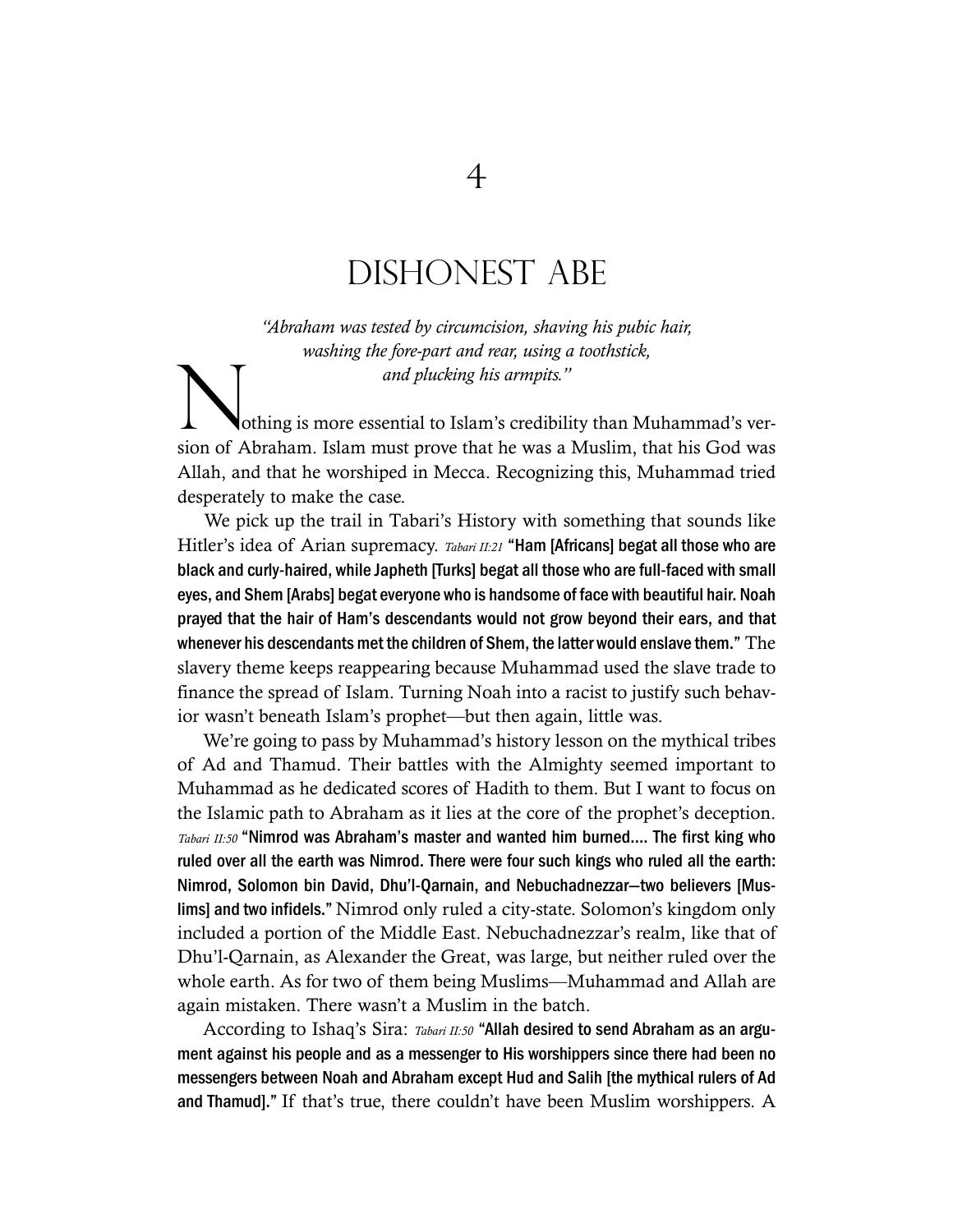thousand years had passed with no religious communication. Allah said he destroyed the Ad and Thamud and he never suggests Abraham visited them. So in an attempt to establish a religious context for his scam, Muhammad destroyed it. The scenario he has just laid out precludes worshippers, and without them, all he has shared thus far concerning the establishment of Islamic rites and the veneration of the Ka'aba, could not have been passed along.

"As time drew near, the astrologers came to Nimrod, saying, 'We have learned from our lore that a boy will be born in this city of yours who will be called Abraham. He will abandon your religion and break your idols in such and such a month and year." Muslims are attempting to bestow on Abraham, whom they view as the father of Islam, the same kind of birth announcement enjoyed by Yahshua, the founder of Christianity, but they didn't have a clue when either man actually lived.

Both secular and scriptural histories tell us that Nimrod died centuries before Abraham was born. The clay tablets that were unearthed near ancient Babylon starting in the late 19th century suggest Nimrod died violently at the age of forty around 2800 B.C., two generations after the great flood. Apart from the Bible, Abraham is not as well known. Yet, archeologists have been able to confirm the Biblical accounting of when he lived by unearthing the places the Scriptures say he visited or that coexisted during his time. They have found dozens of corroborating artifacts that confirm Abraham lived between 2100 B.C. and 1950 B.C. These men were not contemporaries.

Since their lives were separated by 700 years, everything Muhammad claims about them is both suspect and uninspired. *Tabari II:53* "Another story about Abraham is that a star rose over Nimrod so bright that it blotted out the light of the sun and the moon. He became frightened and called the magicians, soothsayers, and prognosticators to ask about it. They said, 'A man will arise in your domain whose destiny is to destroy you and your rule.' Nimrod lived in Babylon but he left his town and moved to another, forcing all men to go with him but leaving the women. He ordered that any male child who was born should be slain." This is a blatant, although not believable, rip-off of the star of Bethlehem that directed wise men to Christ and of King Herod killing the male children born that year in Bethlehem.

The Bible tells us that Abram, the future Abraham, was born in Ur, the great Chaldean city, to Terah. His journey to the Promised Land is detailed in Genesis 11. Muhammad says: "Some task in Babylon came up for which Nimrod could trust only Azar, the father of Abraham. He sent him to do the job, saying, 'See that you do not have intercourse with your wife.' Azar said to him, 'I am too tenacious in my religion for that.' But when he entered Babylon he visited his wife and could not control himself. He had intercourse with her and fled to a town called Ur."

*Tabari II:53* "When Abraham's mother found that she was in labor she went out to a cave near her house and bore Abraham. She shut the cave up on him and returned home. Later when she went to see how he had done, she found him alive, sucking his thumb. Allah placed Abraham's sustenance in it." Muhammad was abandoned by his mother at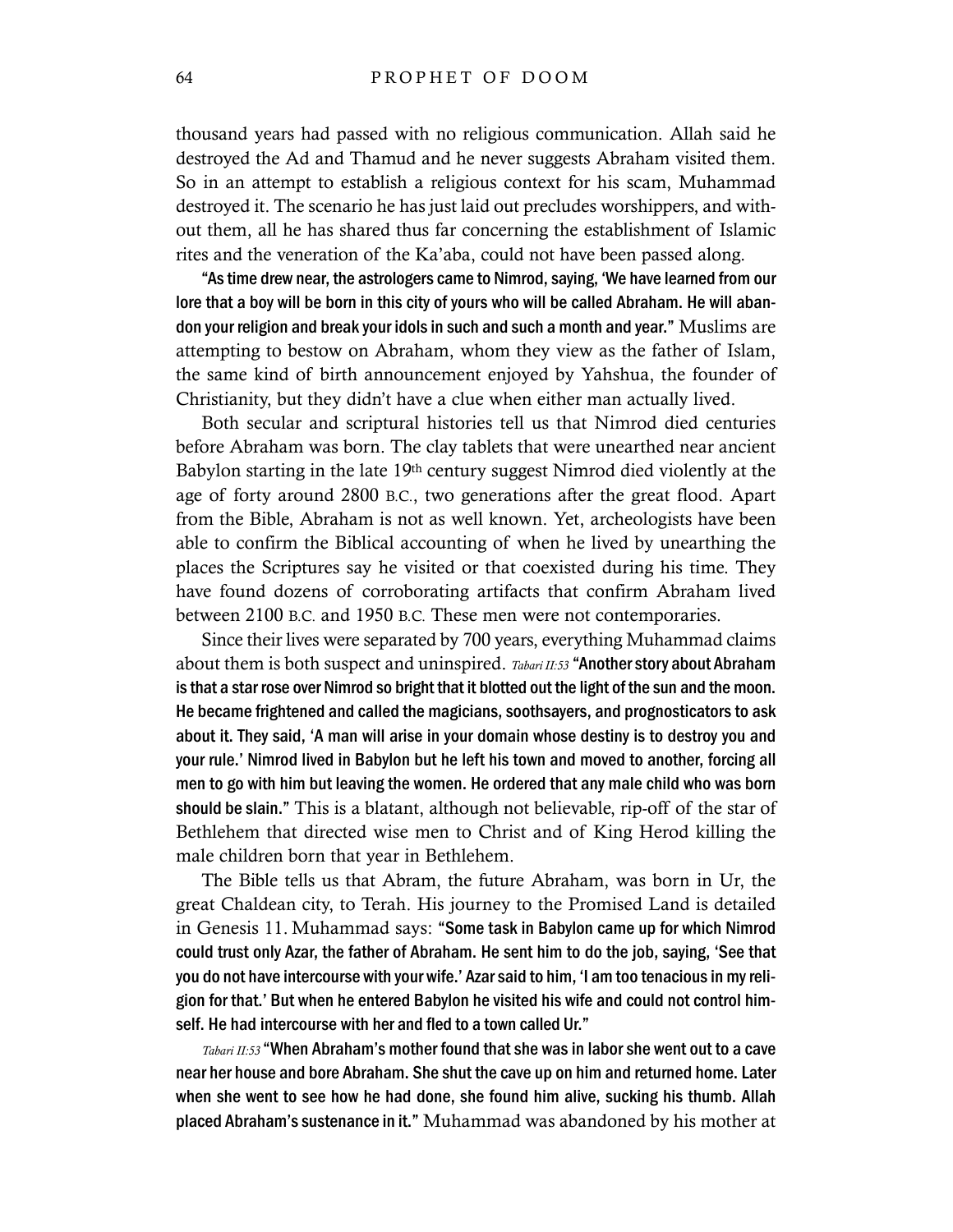birth, so he invented this story to mimic his own childhood.

*Tabari II:51* "Abraham had been in the cave for fifteen months when he said to his mother, 'Take me out that I may look around.'" Why bother? After fifteen months in a cave, he would have been blind. "So she took him out one evening and he looked about and thought of the creation of the heavens and the earth and said, 'Verily the One who created me and fed me is my Lord—I have no other god but Him.'" Thus, an infant conceived the first pillar of Islam. But alas, the Hadith and Qur'an quickly plummet into spiritual delirium. "He looked out at the sky and saw a star. 'This is my Lord.' He followed it with his eyes until it disappeared. When it set he said, 'I do not like things that set.' Then he saw the moon rising and said, 'This is my Lord.' [Perceptive kid—Allah began his life as a moon deity.] And he followed it until it disappeared. When it set, he said, 'If my Lord did not guide me, I would have gone astray.'" A fifteen-month-old baby converts from paganism to Islam by watching the moon. Sure, why not.

Like so many Islamic Traditions, these were written to provide the context the Qur'an lacks. Let's dive into the 6th surah to hear what Allah has to say: *006.074* "When Abraham said to his sire, Azar: 'Why do you take idols for gods? I find you and your people in manifest error.' Thus We showed Abraham the visible and invisible kingdom of the heavens and earth that he might be of those who are sure and believe. So when night overshadowed him, he saw a star. Said he: 'This is my Lord?' When it set, he said: 'I do not love the setting ones.' When he saw the moon rising, he said: 'This is my Lord?' When it set, he said: 'If my Lord had not guided me I would be of the erring people who go astray.'" This is embarrassing. The conversation condemns the message. After Allah showed Abraham his kingdom so that he might be sure, the Islamic babe turns to the sky, the source of idols, and says, "This is my Lord." What is it about Islam that turns everyone's brains to mush—Allah's included?

*006.078* "Then when he saw the sun rising, he said: 'My Lord is surely this, the greatest of all.' So when it set, he said: 'O my people, I am through with those. Surely I have turned my face toward Him who originated the heavens and earth, and I am not a polytheist.'" The sun, the most popular pagan deity, is now god, never mind it was the moon in the preceding Tradition. After becoming an idolater, he magically turns and says he's through with idols. And after asking a star, the moon, and the sun if they were god, he says he's not a polytheist. All the context in the world, all the explanations ever written, can't undo the damage the Qur'an does to itself.

Tabari explains it this way: *Tabari II:51* "When day came upon Abraham and the sun rose, he saw the greatness of the sun and saw that here was something with more light than he had ever seen before. He said, 'This is my Lord! This is greater!' And when it set he exclaimed, 'O my people, I am free from all the things which you associate with Him.'" Muhammad wants us to believe that all it took to "free" this fifteen-month old baby from pagan idolatry, worshiping the sun, moon, and stars, to become a Muslim in the oneness of Allah was for the sun to set.

*006.080* "His people disputed with him." What people? Depending upon whether you believe Muhammad's Hadith or Allah's Qur'an, he's with his mom or dad.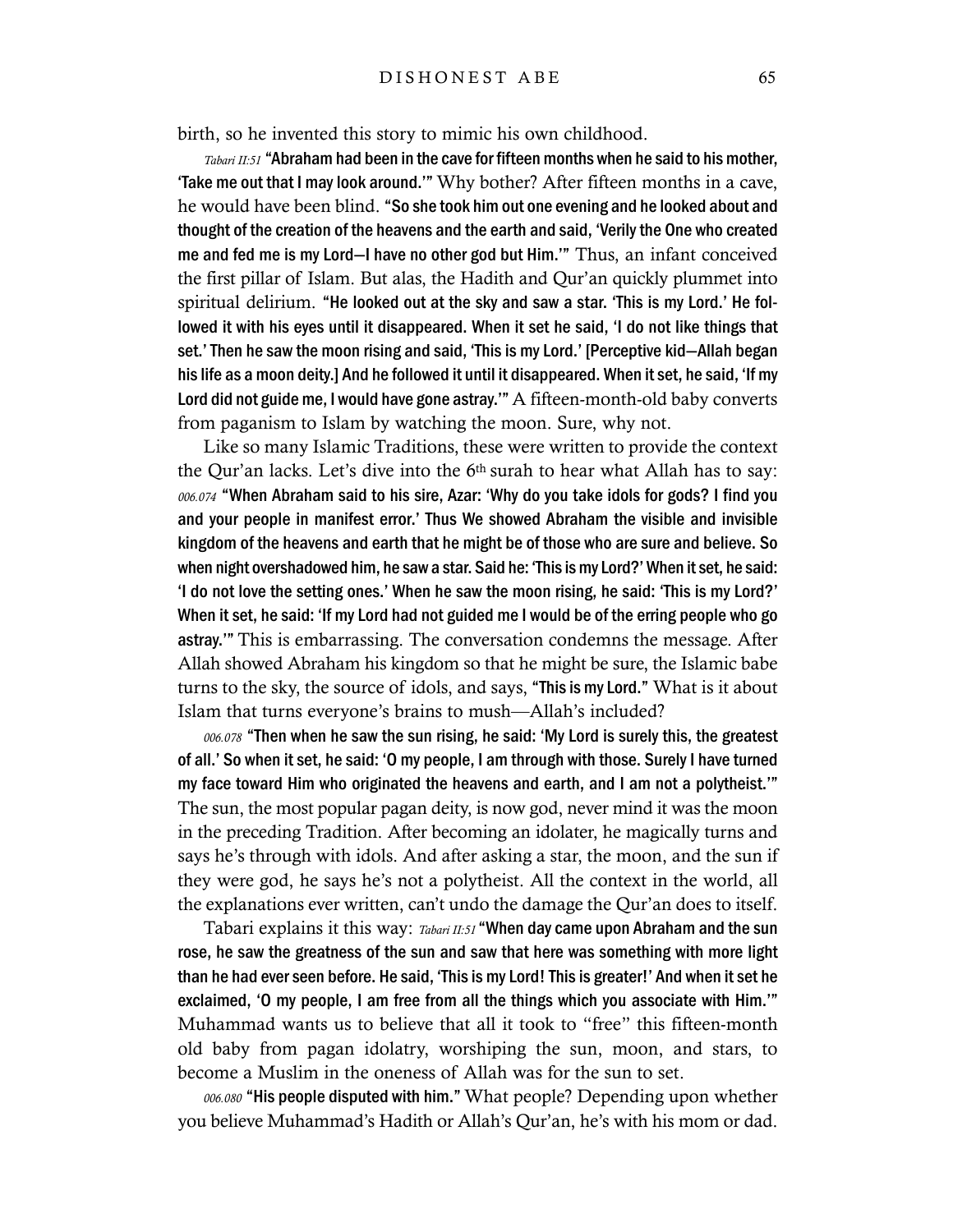He's a toddler, having just emerged from a cave for the first time. "He said: 'Do you dispute with me respecting Allah? He has guided me. I do not fear those that you set up with Him, unless my Lord pleases; my Lord comprehends all things; will you not mind?'"

Let me see if I can decipher this. Over the course of one brief conversation, dishonest Abe tells his father that he and his people are in manifest error, and that idolatry is bad. After visiting heaven he says that big bright shiny things are gods, and that he is not a polytheist. Then he disputes with people he has never seen about their religion. He even says that he doesn't fear their gods, unless of course, his god wants him to fear them. And, wouldn't you know it, after such drivel, he tells them to mind him. This Qur'anic passage destroys the Islamic myth of divine inspiration, for this is not some minor event in the life of Islam. Abraham is purported to be the religion's founder, and this is his moment of awakening.

*006.081* "Why should I fear what you have set up with Allah, that for which He has not sent down to you any authority." We can only assume that the Abe babe is speaking of idols his people have erected in shrines like the Ka'aba. "O my father! Why do you worship that which neither hears, nor sees, nor can in any way help you?" Even something as simple as this indicts Muhammad. It's a rip off. As we shall see in upcoming chapters, Arabian Hanifs (monotheists) during Muhammad's day had it figured out. They had said of the rock idols in the Ka'aba, "Why do you worship that which neither hears, nor sees, nor can help you in any way?"

"Do you reject my gods, Abraham? If you do not cease this, I shall stone you." As sick as this sounds, it depicts Muslim behavior. If a son renounces Islam, his father will kill him. One of my friends, a former Muslim, had this very thing happen to him. Hearing the news, his loving father reached for his gun and fired it at his son, narrowly missing him. Mark Gabriel, who holds a Ph.D. in Islamic History, wrote a book about his experience called: *Islam and Terror*.

*006.083* "And this was Our argument which we gave to Abraham against his people. And We gave him Ishaq (Isaac) and Yah'qub (Jacob) [Oops. Abraham was given Isaac and Ishmael. Jacob came later]; each did We guide, and Nuh (Noah) did We guide before, and of his descendants, David and Solomon, and Job and Joseph and Moses and Aaron; and thus do We reward those who do good (following Muhammad's example in the Sunnah). And Zachariah and Yahya (John), Isa (Jesus) and Elias; every one was of the good [i.e. Muslims]; And Ishmael and Elisha and Jonah and Lot and every one We preferred above men and jinn." One of the many problems with the Qur'an is that Allah was no brighter than Muhammad. Job was a gentile and a contemporary of Abraham. As such he could neither be Abe's descendant nor follow Solomon.

I am reasonably certain that the Yathrib Jews read their scriptures correctly to Muhammad. But having a poor memory, and a heinous agenda, he got them all fouled up. I don't say that to be mean spirited, just informative. Muhammad will convict himself of having a heinous agenda a thousand times over before we are through. As prophets go, he was pretty pathetic.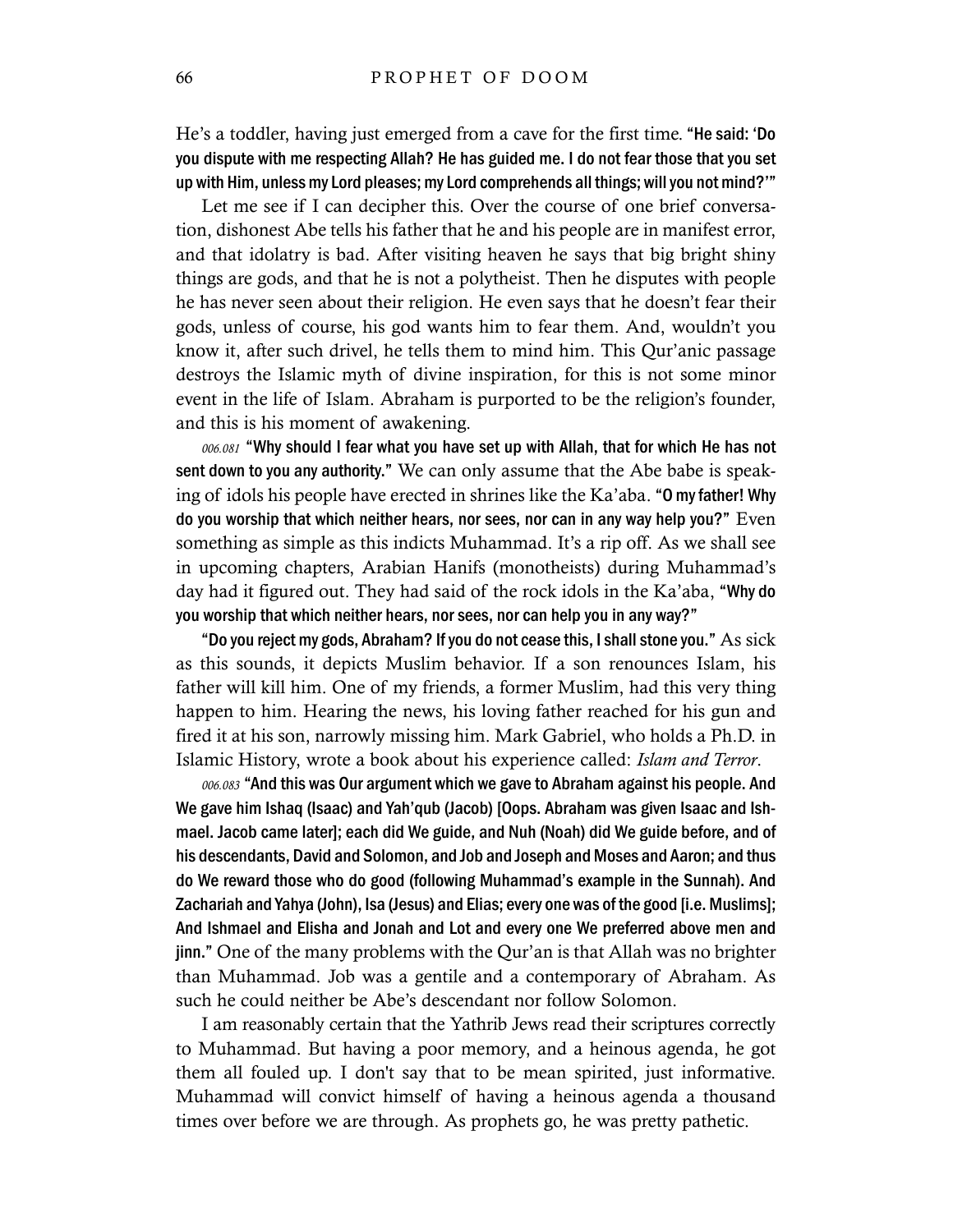Returning to the Islamicized Abraham, Ibn Ishaq tells us: *Tabari II:52* "Then Abraham returned to his father Azar, having seen the right course. He had recognized his Lord." Actually, all he had done was recognize who his Lord wasn't. And while that may sound picky, that's all Muhammad really did. Ultimately, he promoted the largest of the Meccan rock idols, Allah, and denounced the rest. "He was free of the religion of his people, but he did not tell them that." This, too, is revisionism for the sake of Muhammad. Allah's Messenger kept quiet about his first "revelation" for several years.

One of the most repetitive and damning indictments in the Qur'an comes from the Meccans. They recognized that Muhammad's notion of casting the smaller Ka'aba idols aside so that the largest idol could be feared as the one true god was lunacy. A big stone was no more god than a bunch of little ones. *Ishaq:38* "Every house had an idol. When Allah sent Muhammad with the message of monotheism, the Quraysh said: 'Would he make many gods into one god? This is a strange thing.'" Muhammad, ever in character, changed the story of the great Hebrew patriarch Abraham to make his behavior seem inspired.

This sorry tale is chronicled in both the Hadith and Qur'an. *Tabari II:55* "His father told him, 'Abraham, we have a festival. If you go to it you will learn to like our religion.' The festival came and they went to it. On the way Abraham threw himself down and said, 'I am sick. My foot hurts.' When they went away he called to the last of them. 'I shall deal with your idols after you have gone away and turned your backs.' Abraham went to the house of the gods which was in a great hall. Opposite the entrance was a great idol, and at his side a smaller one, and next to him a smaller one, and so on." Too bad Allah didn't get out more. He would have known that in Abraham's day the Temple of Ur housed just one god—Sin—a masculine moon deity like himself. Unlike the Ka'aba, there weren't a bunch of rock idols lying around.

"Azar made a living making the idols which his people worshipped, and he employed Abraham to sell them. Abraham would call out, 'Who will buy what will be of no use to him?' So they became unsellable. He would take them to the river and point their heads at it and say, 'Drink!' mocking his people. At length his mocking spread about among the inhabitants of his town, although Nimrod did not hear of it. Then when the time seemed right to Abraham to reveal to his people the error of what they were doing, and to tell them of Allah's command and of how to pray, he glanced up at the stars and said, 'I feel sick.' They fled from him when they heard it, but Abraham had only said it to make them go away so that he could do what he wanted with their idols. When they left he went to the idols and brought them food. He said, 'Will you not eat? What is the matter? Why do you not speak?' reproaching their falsely elevated position and mocking them."

If you've got one, open your Qur'an to the  $37<sup>th</sup>$  surah. So as not to take Allah's word out of context, let's read from the beginning, picking up the highlights as we go along. Seeing Allah as he really is will help elucidate the Islamic mystery. The peace-loving god tells his troops: "By those (angels) arranged in battle ranks who are strong in repelling and thus proclaim the Message of Allah! Verily,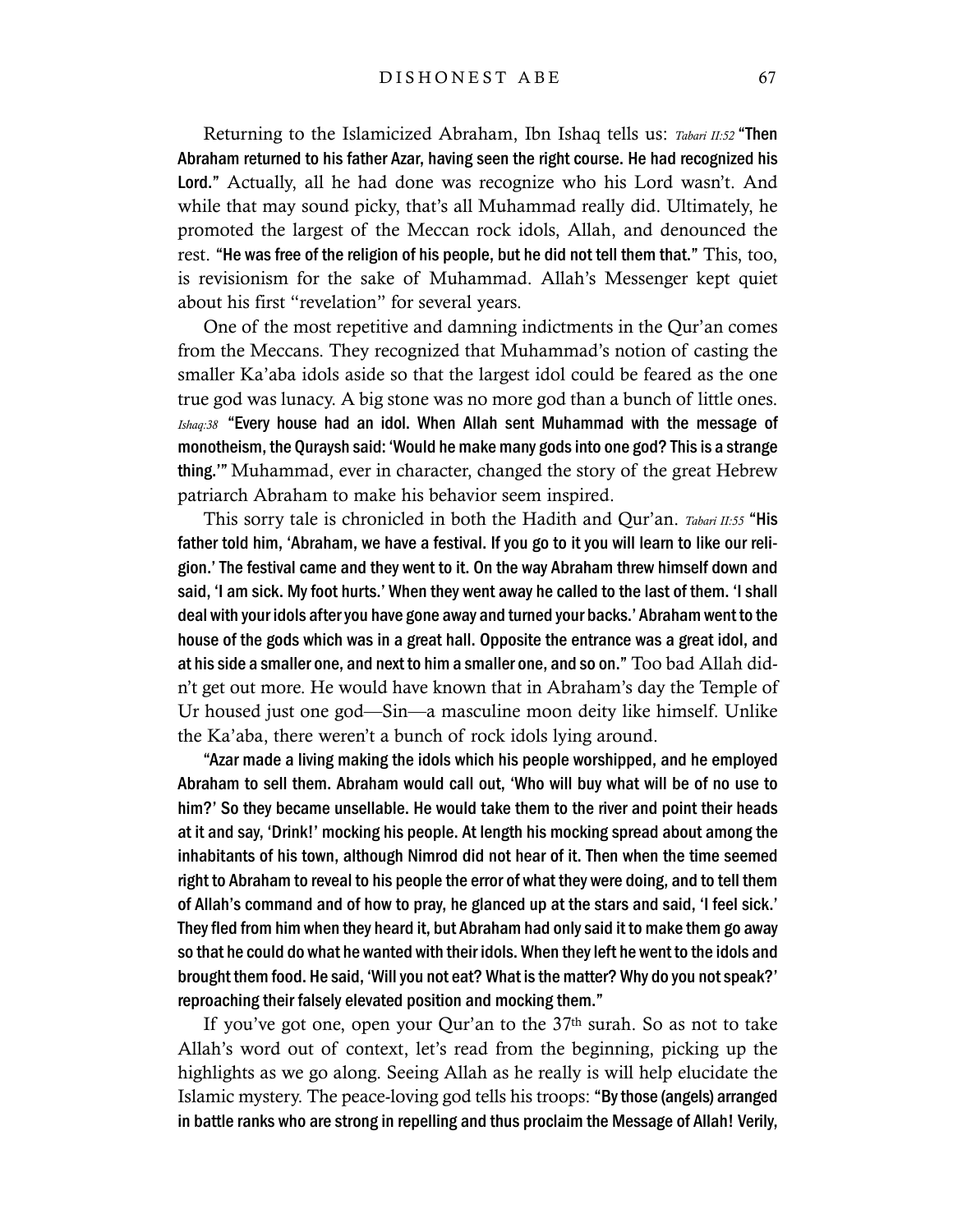your Ilah (God) is one!" Thank god for small favors. *037.006* "We have decked the lower heaven with stars to protect them against all rebellious evil spirits, and provide security from every forward devil. So they cannot listen to the highest chiefs for they are pelted from every side, repulsed; they are under a perpetual torment, being driven off. Except such as they snatch away something by stealth, but then they are pursued by a flaming fire of piercing brightness." In Islam, stars are used to guard against forward devils. The Islamic Ilah (God) named Allah would have us believe that he dissuades and torments "evil spirits" with physical objects.

*037.011* "Just ask their opinion (Muhammad). [Whose opinion—the stars', the rebellious evil spirits'?] Are they the more difficult to create, or the other beings We have created? Them have We created out of a sticky clay! Are they stronger as a creation? Truly dost thou marvel, while they ridicule." Nay, I dost *both* marvel and ridicule. *037.013* "When they are admonished, pay no heed. When they see a Sign, [they] turn it to mockery, and incite one another to scoff. And say, 'This is nothing but evident sorcery!'" I agree.

*037.016* "What! When we die, and become dust and bones, shall we be raised up and also our fathers of old? Say (Muhammad): 'Yea, and ye shall then be humiliated: Ye, in truth; and ye will be brought low.'" I suppose some Muslim scholar thought translating the Qur'an into Elizabethan English would make it sound religious. But lo, methinks it helpeth thee not. For your sake and mine, I will continue to edit most of the archaic language out of the text. I have also made a habit of correcting much of Allah's grammar, punctuation, verbosity, and oblique sentence structure. *037.019* "Then will be a single cry; and behold, they will stare! They will say, 'Woe to us! This is the Day of Doom.' This you denied! Assemble the wrong-doers and their wives and the things they worshipped besides Allah, then lead them to the fierce flaming fires of Hell." Even cleaned up, the message is repulsive.

Allah stoops to interrogate his captives. *037.024* "But stop them, for they are to be questioned. 'What is the matter with you that you do not help each other?' Nay, but this day they make full submission.... 'The sentence has come against us: we shall taste the punishment.'" Remember, according to Islam, people are never given a choice. They are predestined at birth to perish in hell's fire. Thus, this questioning is for Allah's entertainment. *037.033* "Truly, they will all share at the Penalty of Doom. That is how We shall deal with the Mujrimun (non-Muslims). For when they were told that there is no ilah (god) but Allah, they puffed themselves up with pride and were scornful. They said: 'What, shall we give up our alihah (gods) for the sake of an insane possessed poet?'" This was "revealed" so Muhammad could lash out at the Meccans. They called him insane for turning many idols into one god. They said he was demon-possessed due to the hellish tone of his Qur'an.

As you might expect, Allah didn't see it that way. Muhammad's alter ego had but one spokesperson. If he faltered, Allah crumbled with him. *037.037* "Nay, he has come with the truth, and he confirms the Message of the messengers before him. You shall indeed taste the grievous penalty of painful doom." Tease Muhammad and Allah will burn you. It's the Qur'an's never-ending taunt.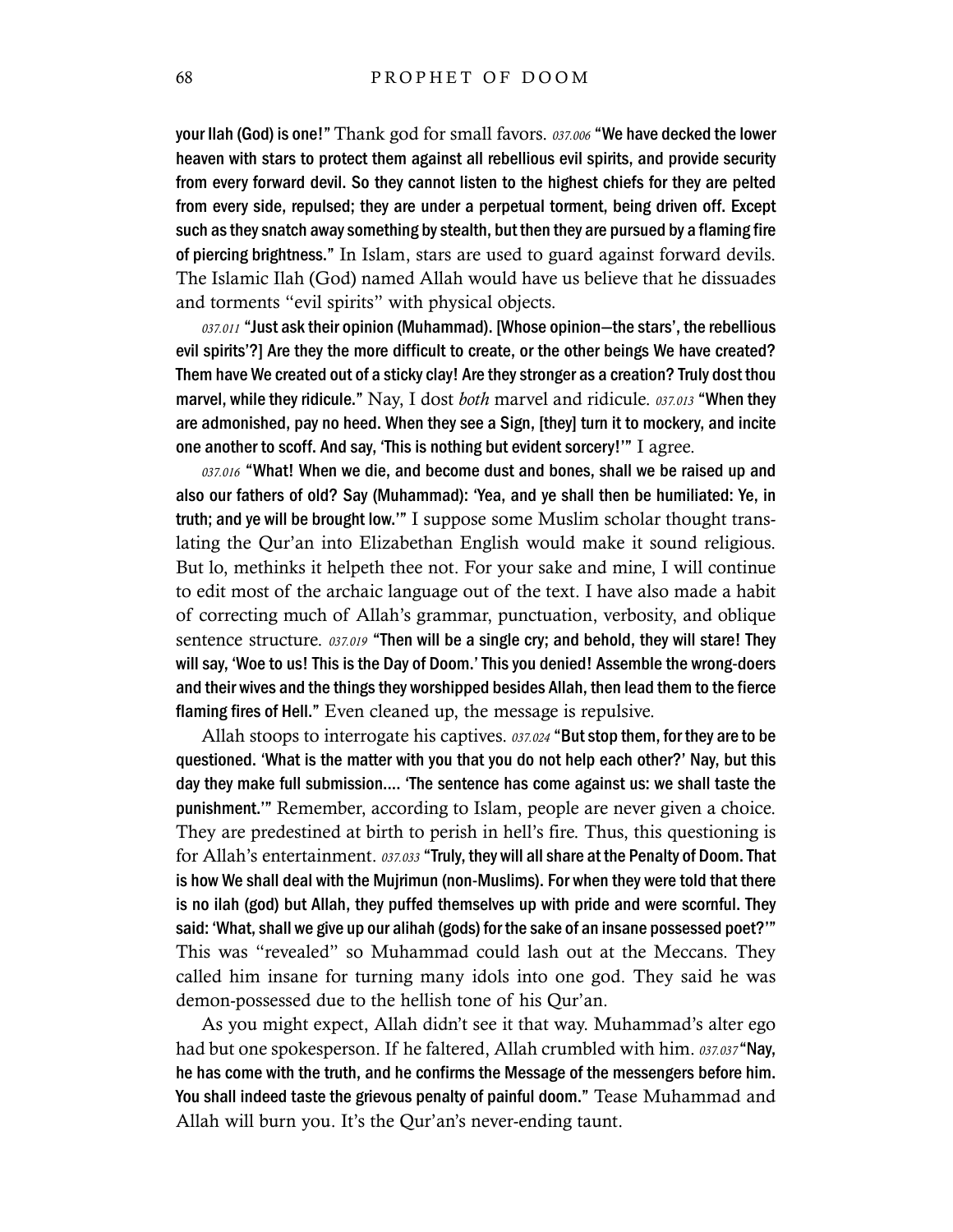*037.040* "Save the chosen slaves of Allah; For them there is a known provision: Fruits, Delights; they will be honored in the Gardens of Pleasure, on thrones facing one another. Round them will be passed a cup of pure white wine, delicious to the drinkers, free from ghoul (hurt) or intoxication, nor shall you be made mad or exhausted thereby." We've got the thrones and Allah's special brew, now all we need are the virgins. "And with them will be Qasirat-at-Tarf (virgin females), restraining their glances (desiring none but you), with big, beautiful eyes. As if they were (sheltered) eggs, preserved."

If the martyrs get virgins, what do their victims get? *037.054* "He said: 'Would you like to look down?' He looked down and saw him in the midst of the Fire, in the depths of Hell. He said: 'You nearly caused me to perish! Had it not been for my Lord, I would have been among those brought there [the suicide bomber said to the innocent children he had blown to pieces]!'" Allah wanted the mass murderers to know: *037.059* "Except for your former death, you shall not be punished. This is the supreme triumph! For the likes of this let us strive. That is the better entertainment."

Hell's torments sound a lot like what might have occurred around a desert campfire. *037.063* "For We have truly made it as a trial to torment the disbelievers. Zaqqum is a horrible thorn tree that grows in Hell. The shoots of its fruit-stalks are like the heads of devils. Truly they [non-Muslims] will eat it and fill their bellies with it. On top of that they will be given a mixture made of boiling water to drink especially prepared. Then they shall be returned to the Blazing Fire," Allah, Islam's terrorist ilah proclaimed.

We have finally arrived at the passage the Hadith was trying to illuminate. We wanted to find out why Abraham said he was sick and why he was playing with idols. *037.083* "Surely among those who followed His Way (Islam) was Abraham. He came to his Lord with a sound heart. He said to his father and to his folk, 'What is that which you worship? Is it a falsehood—alihah (gods) besides Allah that you desire?" The Qur'an didn't define what his "Way" was. Islam is supposed to be the religion of Abraham yet the Qur'an never explains what that might be.

*037.087* "'Then what is your idea about the Lord of men and jinn?' Abraham cast a glance at the Stars. And he said, 'I am indeed sick!'" Abe's question about the Lord of the worlds followed by the capitalization of "Stars" is a problem. In the Qur'an, capitalization is a tribute to deity. Second, why did Abraham need to lie to accomplish his god's agenda? One of my translations actually alters the text by adding a parenthetical to obfuscate this problem: "Surely I am sick (of your worshipping these)." Another says "sick (with plague)." Even Muhammad calls Abe a liar. *Tabari II:63* "The Messenger said: 'Abraham told three lies in his life. Two of them were about Allah—his saying "I feel sick" and his saying "The chief idol is the one who did it."'"

*037.090* "They turned their backs and went away. He turned to their gods secretly and said, 'Will you not eat?' 'What is the matter with you that you don't speak?'" Deprived of place, time, and circumstance, this doesn't make sense. Where was he? Why did he go to these gods? What are their names? And since Allah never spoke or ate, the revisionist Abe is being hypocritical. The following Hadith, stolen from the Talmud, scrambles to make sense of this: *Tabari II:55* "The people prepared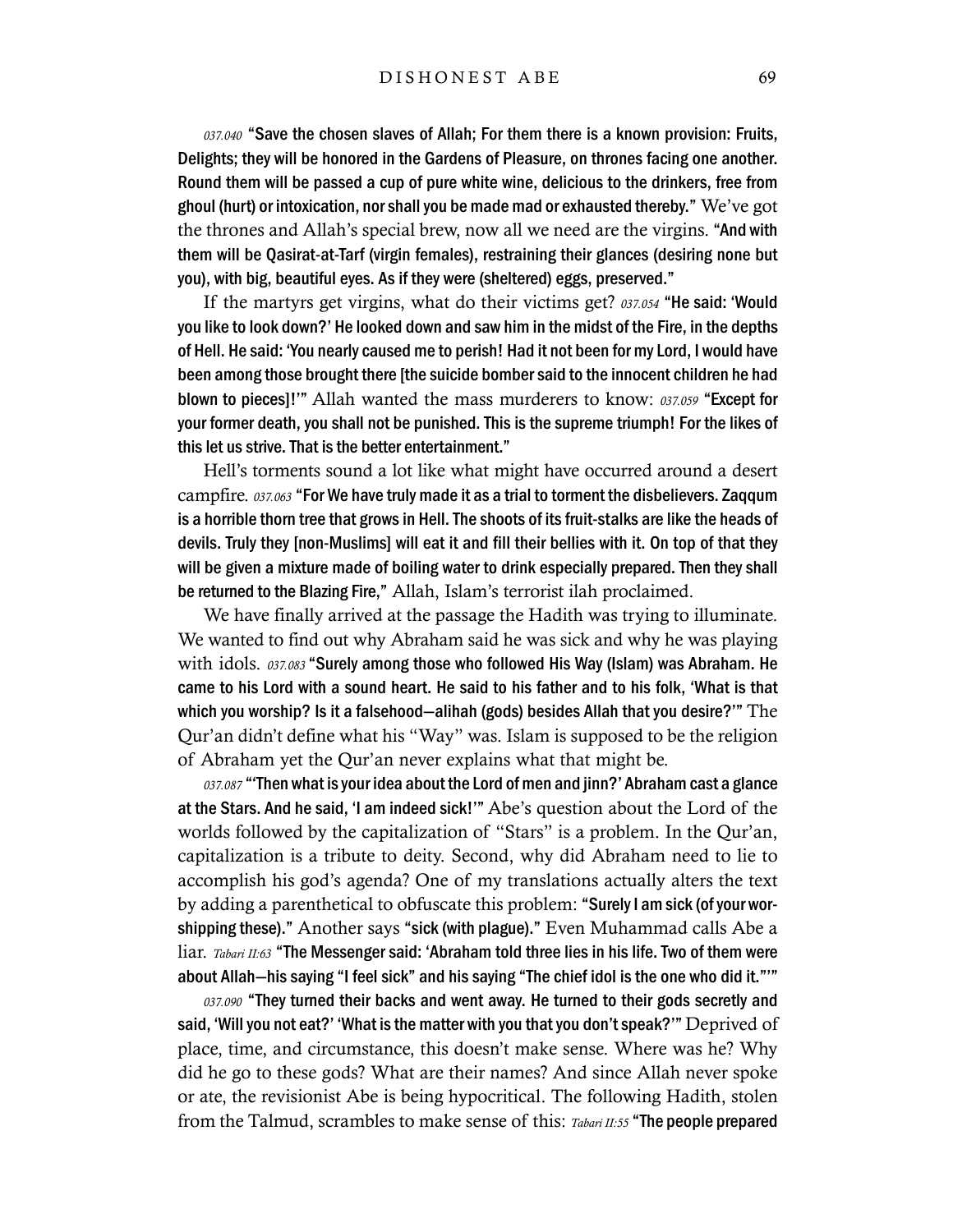food and placed it before the gods, saying, 'When we come back the gods will have blessed our food and we will eat.' When Abraham saw them with the food, he said, 'Will you not eat? And when they did not answer, he said, 'What ails you that you don't speak?' Then he attacked them. He took a piece of iron and cut off each idol's extremities. Then when only the largest idol was left, he tied the axe to its hand. When the people came to get their food and saw their gods in this state, they said, 'An evildoer has done this to our gods.'"

That was from Muhammad's Sunnah by way of the Jewish Talmud. This is from Allah's Qur'an: *037.093* "He turned upon them secretly, attacking, striking (them) with the right hand. Then came (people) with hurried steps, and faced (him). He said: 'What! do you worship what you hew out? But Allah has created you and your handwork!'"

Let's turn to the salient portion of the  $21<sup>st</sup>$  surah, named "The Prophets," to make certain we are looking at Islam's poison pill from all possible sides. *021.051* "We bestowed on Abraham correctness of conduct, and well were We acquainted with him. Behold, he said to his father and his folk, 'What are these images, to which you are devoted?' They said, 'We found our fathers worshipping them.' He said, 'Indeed you have been in manifest error—you and your fathers.' They said, 'Have you brought us the truth, or are you some jester?'" This Qur'anic indulgence also emerges out of the blue without reference to the audience, place, time, or religion. Devoid of this context the passage is senseless today. Yet in Mecca, the meaning would have been crystal clear. Muhammad was being recast as Abraham.

*021.056* "He said, 'Nay, your Lord is the Lord of the heavens and earth, He created them and I am a witness to this. I have a plot for your idols and will do something against them after you go away and turn your backs.' So he broke them to pieces, (all) but the biggest of them, that they might turn to it." A second translation says: "Then he reduced them to fragments, all save the chief of them, that haply they might have recourse to it."

This is one of the most incriminating verses in the Qur'an. Muhammad did this very thing. The prophet took the largest of the pagan idols of the Ka'aba—Allah—and promoted it to the exclusion of the others. He broke the smaller rock gods and elevated the Black Stone so that his people "might turn to it." It was as if the early Greeks had broken the statues of Athena, Poseidon, and Hermes so that they could worship the one true god Zeus. How was the biggest idol any more "god" than the other imposters?

While I'll continue to convey Islam's version of dishonest Abe to illustrate how Muhammad crafted his religious scam, I would be remiss if I didn't credit the prophet with his first miracle. He just pounded a nail into his own coffin.

The Qur'anic story continues with these uninspired words: *021.059* "They said, 'Who has done this to our alihah (gods)?' 'He is a mischief-monger.' 'We heard a youth talk of them called Abraham.' 'Then bring him before us that he may testify.' They said, 'Are you the one who did this?' He said: 'No, it was done by the biggest idol! Ask the other idols if they can speak!'…They were utterly shamed and confounded. 'You know they do not speak.' He said: 'What! Do you then serve besides Allah what brings no profit, nor can harm you? 'Fie [?] upon you, and upon the things that you worship besides Allah! Have you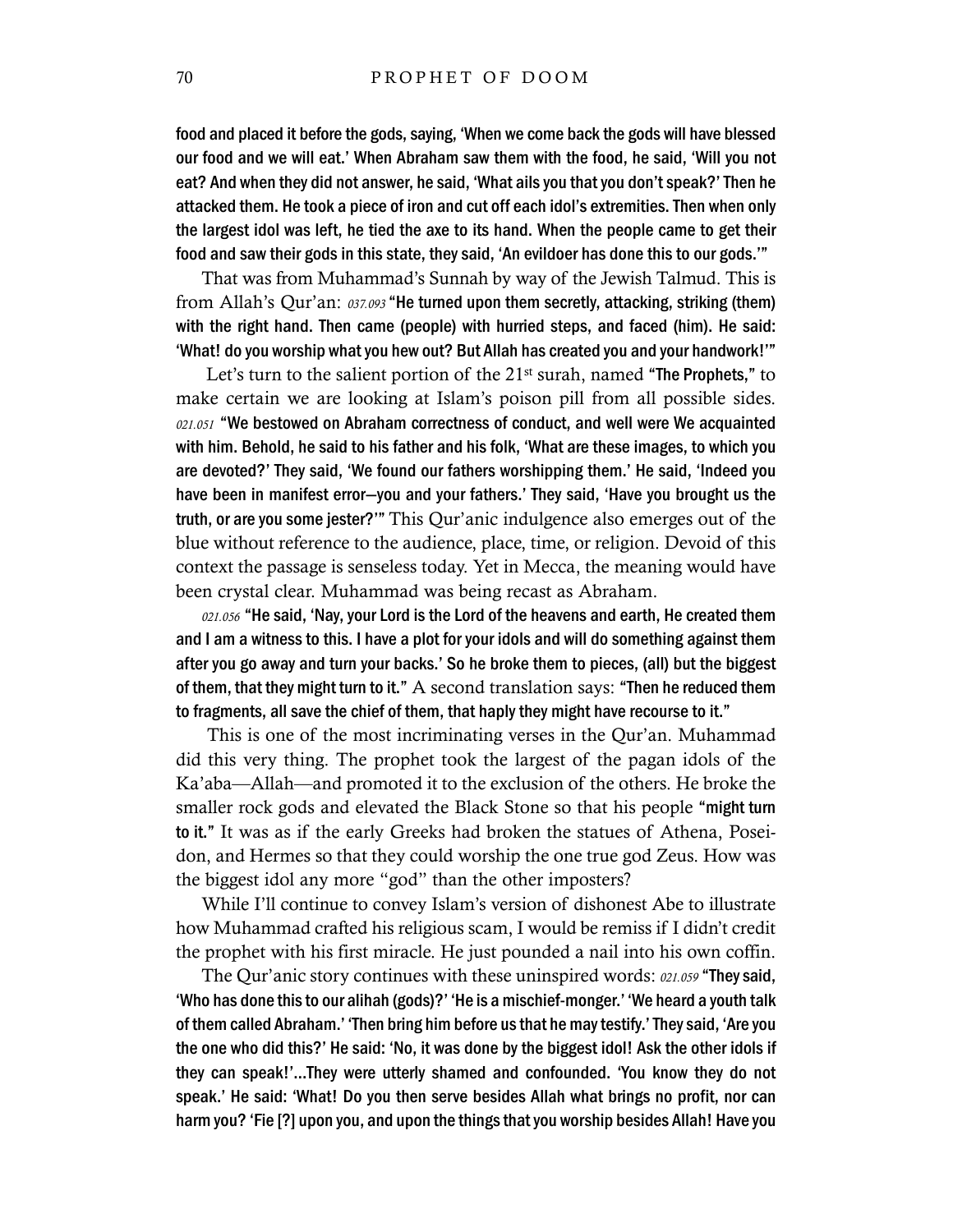no sense?' They said, 'Burn him and protect our gods.'" Since Allah never spoke, why didn't that shame Muhammad? And why would the supposed patriarch of monotheistic Islam tell his people that a pagan god smashed lesser idols? Would that not make the idol real? Moreover, the Muhammadized Abraham called a "god" false because it "cannot harm you." The implication is that Allah is real because he's fixated on sadistic torments. That's not good.

Now that we have an argument raging, it's time to reshape Abraham of Ur into the image of Muhammad of Mecca. For this we will bounce between the 37th and 21st surahs. *037.097* "They said, 'Build him a furnace, and fling him into the blazing red-hot fire!' They then sought a plot against him, but We made them the ones most humiliated! And he said: 'Surely I fly to my lord; He will guide me.'" When the townsfolk of Mecca developed their plot and tried to burn Muhammad's britches, he flew off to Allah in his dreams. He jumped on al-Buraq, an imaginary winged steed, half ass and half donkey (like its rider), and cruised to heaven by way of Jerusalem. Although he humiliated himself with his tale of derring-do, Muhammad also claimed that it was really the Meccans who were dashed.

*021.069* "We said, 'O Fire, be cool and safety for Abraham!' Then they sought a stratagem against him and wished to set a snare, but We made them the ones that lost most!" I know Allah loves plots, but this is ridiculous. Why would the townsfolk design a plot to snare him after they were burning him? *021.071* "But We delivered him and Lot to the land [of Israel] which We have blessed for men and jinn." This must be a joke. Allah has blessed *Israel?* Was that the blessing of the PLO or Islamic Jihad?

As the Islamic Abraham flees the fire, we are confronted with an odd transition and unbelievable dialog. *037.100* "'Lord, grant me a righteous (son)!' So We gave him the good news of a boy ready to suffer and forbear. Then, when (the son) reached (the age of) (serious) work with him, he said: 'Son! I see in a vision that I offer you in sacrifice: Now what is your view!' (The son) said: 'O my father! Do as you are commanded: you will find me, if Allah so wills, one practicing Patience and Constancy!'" Even with nine words artificially inserted into the text by the translators for clarification, this verse is bizarre. It is as if Muhammad overheard a half dozen Bible stories and tried to tie them all together in one paragraph. Over the course of five sentences, he takes us from a gang of nameless people building a furnace to terrorize Abe to having him terrorize his son. And there is a significant detail missing—the son's name isn't stated because Muhammad can't decide which son should be sacrificed or even where or when the event occurred.

*037.103* "When they had surrendered (to Allah), and he had flung him on his face, We called out, 'Abraham! You have fulfilled the vision! Lo! that was a clear test. And We ransomed him with a momentous sacrifice, with a tremendous victim!"" Allah, the counterfeit god, continues to falsify history. *037.110* "Thus do We reward the doers of good. For he was one of Our believing slaves. And We gave him the good news of the birth of Isaac, a prophet among the good ones. We blessed him and Isaac: but of their progeny are (some) that do right, and (some) that obviously do wrong." As a reward for Abraham's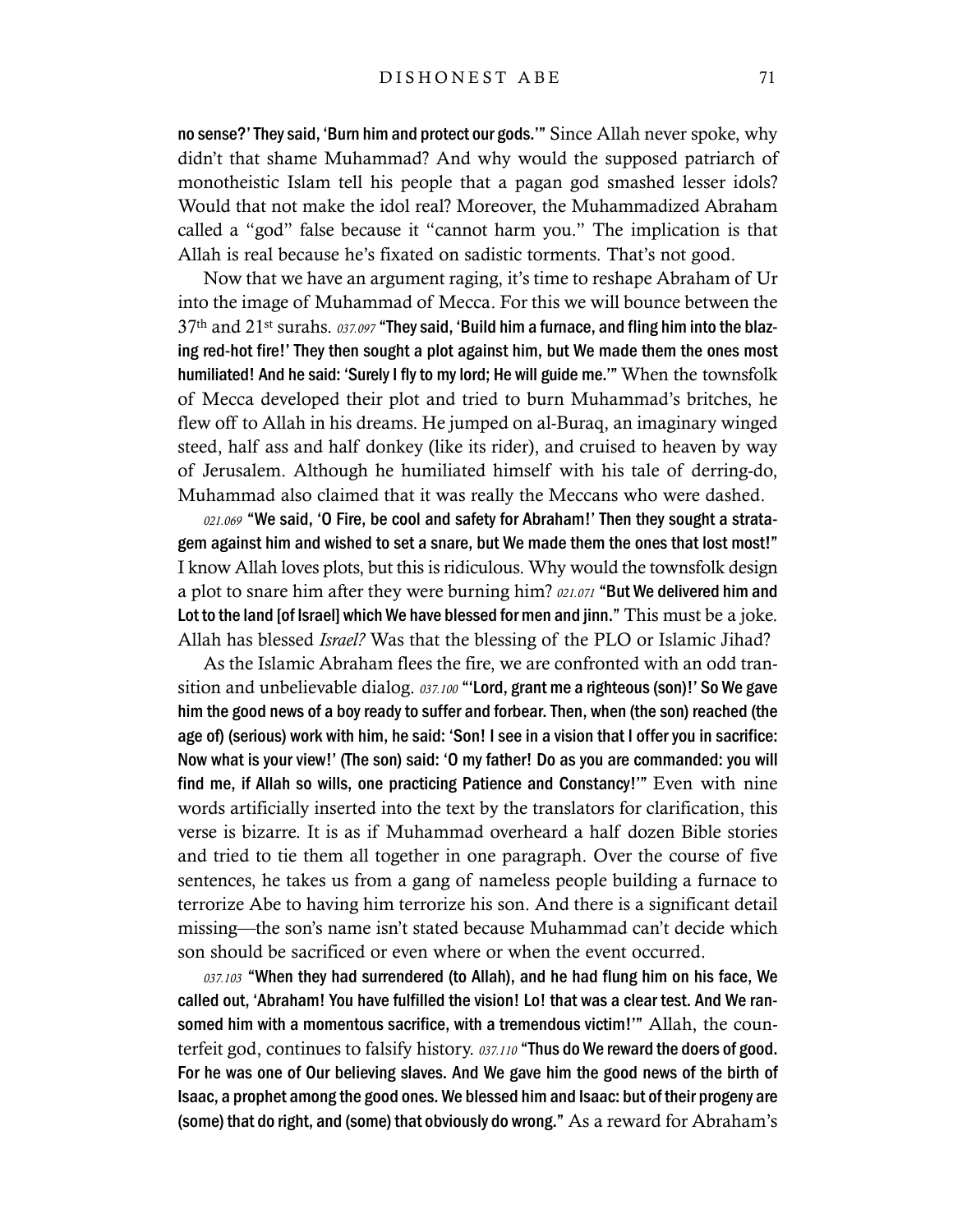faithfulness, Allah predicts the birth of the son he almost sacrificed. Brilliant.

Somewhere, sometime, someone may have done a worse job plagiarizing, but it's hard to imagine. The omissions, the lack of place, time, and purpose degrade one of the Bible's great events. Muhammad, I mean Allah, was trying to rip off, I mean utilize, the story of Abraham and Isaac. The original provides such a refreshing change from this drivel it's worth a quick review.

First, Yahweh sets the scene and unfolds the story chronologically. Genesis chronicles the life of Abraham, the places he lived, the people he encountered, as well as the birth of his two sons, Isaac and Ishmael. Yahweh had told Abraham to send Ishmael out of the Promised Land, and the boy fell out of Abraham's life and Yahweh's plans, fading into Biblical oblivion. As we approach the 22nd chapter, God tells us that Abraham was living in Beersheba. He had just returned from visiting the Philistines in Gaza. Within that context, he speaks to him about Isaac, the patriarch's miracle child from his wife Sarah, the beneficiary of the covenant.

"Now it came about after these things, that Yahweh tested Abraham and called to him, 'Abraham.' 'Here I am.' Yahweh said, 'Take your son, your only son, whom you love, Isaac, and go to the land of Moriah and offer him there as a sacrifice on one of the mountains of which I will tell you.'" The Temple in Jerusalem was built on Mount Moriah by Solomon to commemorate Abraham's faith. Yahshua would be sacrificed there to save mankind. To this day, it remains the most coveted place on earth. And it's a three-day walk, forty miles north by northwest, from Beersheba.

The details of the sacrifice were extraordinarily important to Yahweh. This drama had to be played out exactly as it would happen to Yahshua. The timing was important, too. The call came 2,000 years after the fall of Adam and two thousand years before the Messiah endured the same fate. Remember, Yahweh gave us a pattern—six eras of creation followed by an era of rest. It has been nearly 2,000 years since Christ's sacrifice and the Bible tells us that 1,000 years of peace will follow his return.

"Abraham rose early, saddled a donkey and took two young men with him along with Isaac. He split wood for the sacrifice and went to the place Yahweh had told him to go. On the third day Abraham raised his eyes and saw it from a distance. Abraham said to his young men, 'Stay here with the donkey. The lad and I will go yonder. We will worship and return to you.' Abraham took the wood for the offering and laid it on his son. He took the fire and the knife. (Fire is a metaphor for judgment and the knife is the implement of atonement.) Walking together, Isaac said, 'Father.' He answered, 'Here I am, my son.' 'I see the fire and the wood, but where is the lamb for the offering?' 'Yahweh will provide for himself the lamb for the offering.'" (Abraham answers in God's name—I Am, or Yahweh—every time he's called.)

"When they came to the place of which Yahweh had told him; Abraham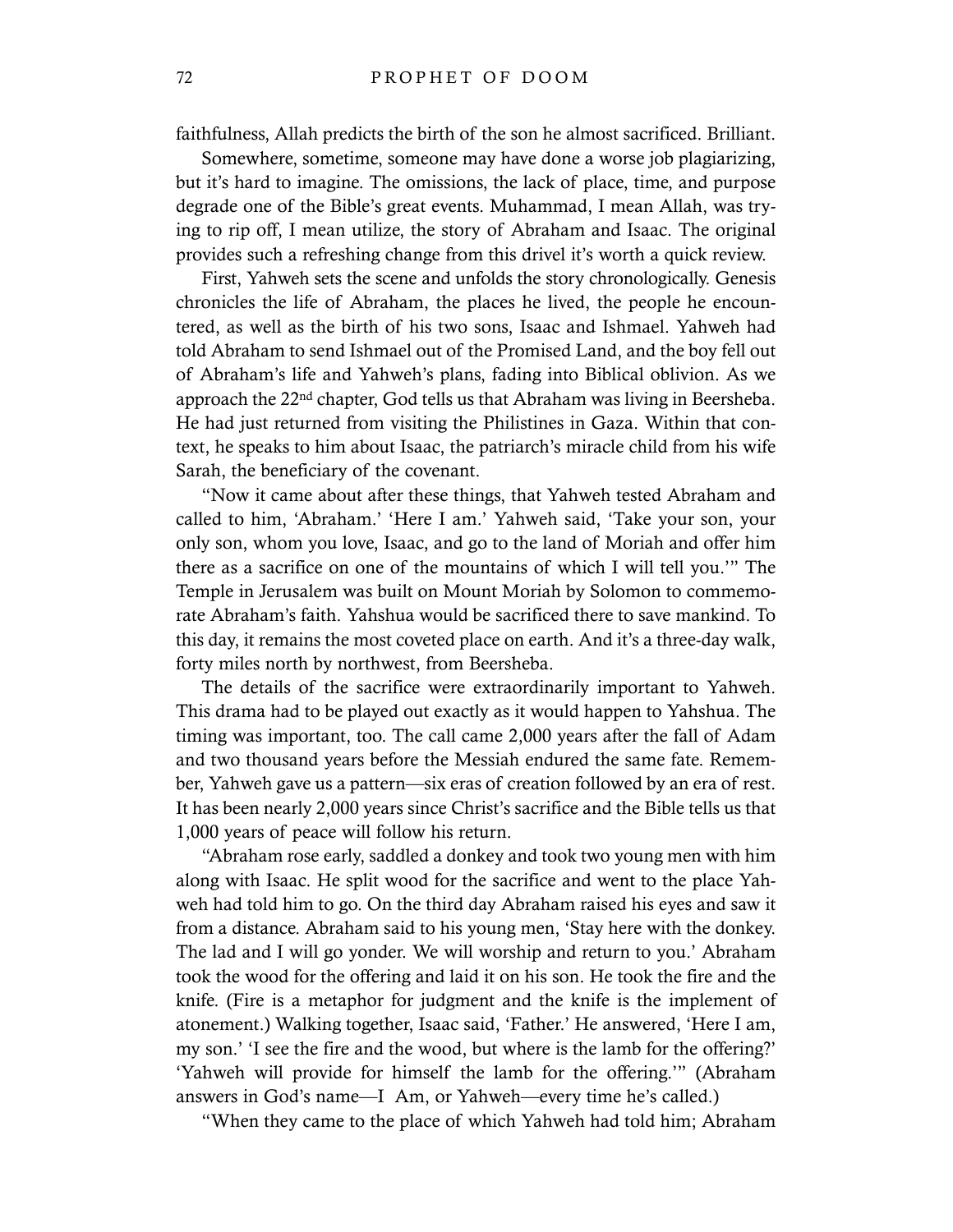arranged the altar, bound his son Isaac, and laid him on the wood. Abraham stretched out his hand and took the knife to sacrifice his son. But Yahweh called to him from heaven, and said, 'Abraham!' 'Here I am.' 'Do not stretch out your hand against the boy and do nothing to him for I know that you love Me, since you have not withheld your son, your only son from Me.'

"Then Abraham raised his eyes and looked and saw a ram caught in the thicket by his horns; he took the ram and offered him in place of his son. 'Because you have done this thing, and have not withheld your son, I will greatly bless you and I will multiply your descendants as the stars of the heavens…and through your descendents all the nations of the earth shall be blessed.' So Abraham returned to his men, and they arose and went together to Beersheba where Abraham lived."

Real scripture sets human events in context so that we can learn something. Yahweh not only explained the nature of his relationship with man but also explained what was to come, so when it happened, we might recognize the significance.

@ = A 0

Returning to the Sira, Ishaq replays Muhammad's fantasy in front of Nimrod rather than in the hall of idols. After daring the gods to talk, Abraham is questioned by a king who died 700 years earlier. *Tabari II:57* "'Have you seen this Allah whom you worship and whose worship you call others? Who is he?' Abraham replied, 'My Lord, Who gives life and causes death.' [The question was too tough so he did the old political side step.] Nimrod said, 'I give life and cause death.'" They chatted about this for a while and then Abraham said, "'Allah causes the sun to rise in the East, so can you make it rise in the West?' [Good thing he didn't mention the chariot thing, the angelic handholds, or the garment of luminosity.] Knowing that it was as Abraham said, Nimrod was ashamed. He gave no answer; he knew that he was not able to do that. Allah said, 'Thus was the unbeliever abashed'—that is to say, the proof was against him.'" Now that Muslims know that the sun does not follow *Allah's* commands, shouldn't *they* be ashamed? Isn't the proof clearly against them?

*Tabari II:58* "They pushed Abraham into the furnace. Then the heavens and earth and all creatures therein except humans and jinn shouted to Allah, 'Our Lord! Abraham, the only one on your earth who worships you, is being burned in fire for your sake. Permit us to help him.'" Everybody talks to Allah except humans and demons. Who might they be? "Allah answered, 'I am his friend. I will protect him. O fire! Be coolness and peace for Abraham.'" So following this fireside chat, we read: "Imprison him in a building and cast him into Hell. … Abraham raised his head [and contradicted most all of what we have read thus far], 'You are alone in heaven and I am alone on earth.'…Had Allah not followed the command for coolness with peace, Abraham would have frozen to death."

*Tabari II:62* "Abraham and Lot set out for Syria. On the way Abraham met Sarah, who was the daughter of the king of Harran." Actually, Abram left Ur for Haran traveling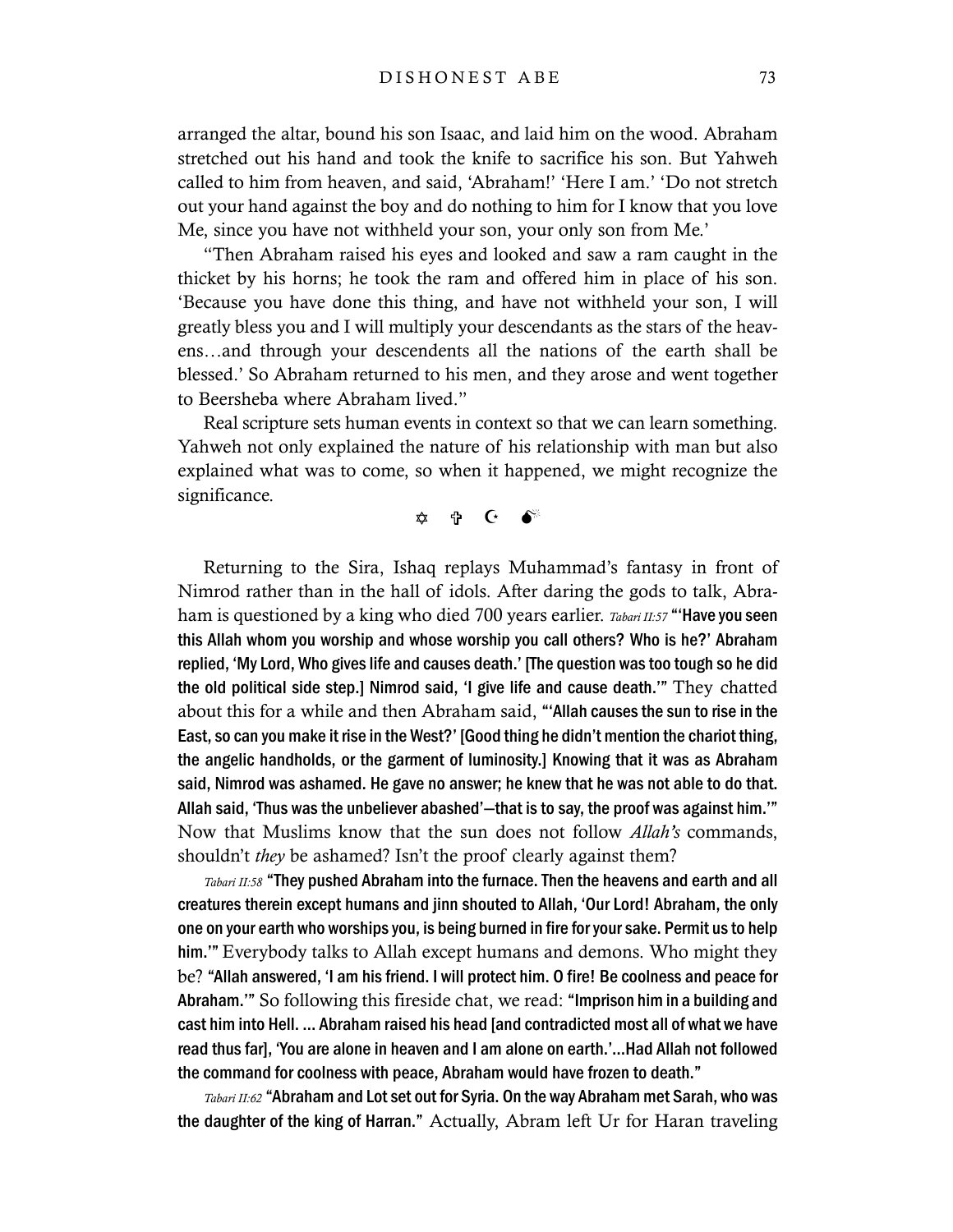along the banks of the Euphrates River. He was accompanied by his father, Terah, his wife and half sister, Sarai, and his nephew, Lot. "She had criticized her people about their religion, so he married her, since he would be able to have a believing wife without having to convert her." This verse implies one becomes a Muslim by criticizing a religion. "Then Abraham went forth, a fugitive for the sake of his Lord…to practice his religion and worship safely." Why would Abe fear for his safety after being saved from the fire? And why, if he was God's messenger, did he leave town? Shouldn't he have stayed and tried to save the Babylonians?

No. Recasting Abraham was more important. Muhammad fled Mecca as a fugitive. He ran to Yathrib, today's Medina because some pagans promised to protect him. The revisionist Abraham makes the cowardly Muhammad appear more godly. "He settled in Harran. Then he left as a fugitive and traveled to Egypt which was under the rule of one of the earliest Pharaohs." Well, not exactly. The first Egyptian ruler was probably the Scorpion King. He ruled more than five hundred years before Abraham's arrival.

"Sarah was one of the best humans ever. She would not disobey Abraham in any way." That was Muhammad's idea of a perfect woman. From Bukhari's Book of Belief: *Bukhari:V1B22N28* "The Prophet said: 'I was shown the Hell Fire and the majority of its dwellers were women who are disbelievers or ungrateful.' When asked what they were ungrateful for, the Prophet answered, 'All the favors done for them by their husbands.'"

Next we find that Muhammad "Islamicized" Abram's encounter with Pharaoh. The only germane insight into this affair is Pharaoh's gift of Hagar, a "Coptic" slave-girl. Flunking history, the Allah/Muhammad duo didn't know that the Coptics were centuries away from arriving on the international scene. Leaving Pharaoh, Abraham tells Sarah, "You are my sister in Allah, for in all this land there are no Muslims except ourselves." So what happened to all those scrolls and to the nations who were worshiping around Allah's House?

Some of what follows includes: "Hagar was of good appearance and Sarah gave her to Abraham, saying, 'Take her. You may take pleasure in Hagar, for I have permitted it.'" "The Messenger said, 'When you conquer Egypt treat its people well. They're kin and deserve protection.'" "Abraham left Egypt for Syria, for he was afraid of the Egyptian king and anxious about his evil ways. He settled in Beersheba in the land of Palestine, which is the desert of Syria." While most of this comes out of the Bible, it is flavored with the standard Muslim embellishments. One such addition is revealing. There was no Palestine during Abraham's life. The word was first composed by the Romans 2,100 years after Abraham died. The patriarch actually returned to Canaan, named after his great, great uncle. (Folks with King James Bibles may think Isaiah invented the name, but it's an errant translation. Isaiah 14:29 uses *"pelesheth,"* which means: "rolling in dust."

*Tabari II:66* "Abraham dug a well in Beersheba and said, 'Drink from it and do not let a menstruating woman dip water from it.'" Muhammad, a sexual libertine if there ever was one, hated menstruation with a passion. As you know, he said that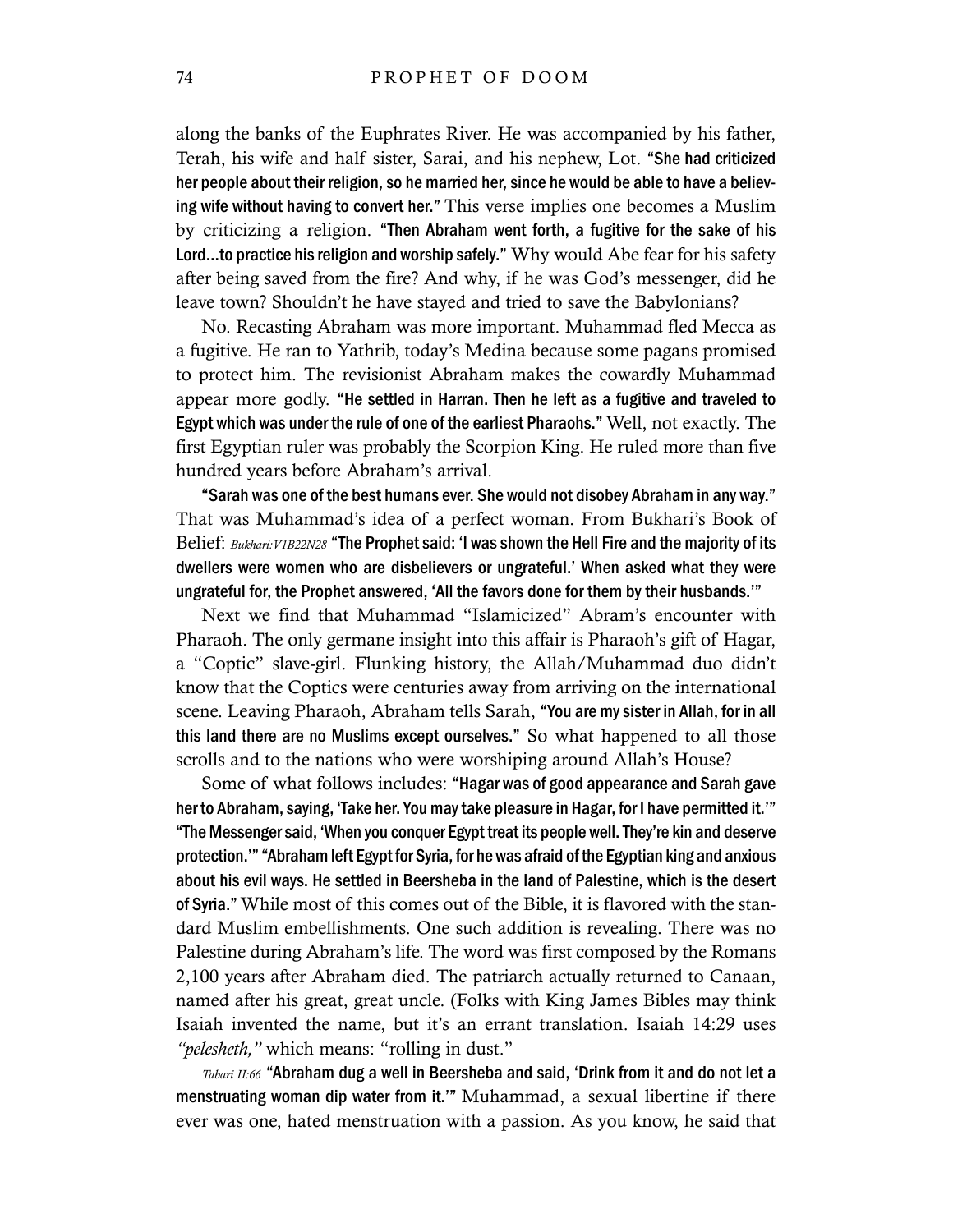the reason Allah's Stone turned from white to black was "it was fingered by menstruating women." And as sick as that sounds, this next Hadith is used by Muslims to justify brutalizing their daughters. *Tabari II:72* "Sarah swore to cut something off of Hagar. 'I shall cut off her nose, I shall cut off her ear—but no, that would deform her. I will circumcise her instead.' So she did that, and Hagar took a piece of cloth to wipe the blood away. For that reason women have been circumcised and have taken pieces of cloth down to today."

"A menstruating woman came and dipped water from the well. Whereupon the water dried up." While I do not know the connection, the next paragraph begins: "When Allah wished to destroy Lot's people, he sent his messengers to Abraham, commanding him to leave their community. [Weren't we just told that the only two Muslims were Abe and Sarah? And Abraham was in Beersheba, not Sodom, so why ask him to leave?] They had done vile deeds which no one in the two worlds had done before, disbelieving their prophets and rejecting the good counsel which Lot brought them from their Lord. The messengers were ordered to visit Abraham and give him and Sarah tidings of the coming of Isaac and also of Jacob who was to come after him." For Islam to have any hope of being credible, the good news had to be of Ishmael not Isaac. Jacob wasn't Sarah's kid, and neither Jacob nor Isaac are of any value to Islam.

At this point, the Muslim mathematicians jumped into the fray: *Tabari II:68* "Abraham was sixteen when he was thrown into the fire, and Isaac was seven when he was sacrificed, while Sarah was ninety when she bore him. The place of his sacrifice was about two miles from Bayt Iliya [?]. When Sarah learned what Allah wanted with Isaac, she fell ill for two days and died on the third. Sarah was 127 when she died." Muslim math is as confused as Muslim science: 127-90=7. So much for Arabic numerals.

Now we get to the important part. *Tabari II:69* "After Ishmael and Isaac were born, Allah commanded Abraham to build a House for Him in which He would be worshipped and His name mentioned." This must be the House that Allah didn't build in heaven, that Adam didn't build, that Seth didn't build, that Noah didn't circumnavigate after Allah didn't raise it above the flood.

"Abraham did not know exactly where he was expected to build it, since Allah had not made this clear [nor anything else], and he felt uneasy in the matter. Some scholars say that Allah sent the Sakinah to him [a rip-off of the Hebrew Shekhinah—the presence of Yahweh] to show him where to build the House. The Sakinah went with Abraham, who was also accompanied by his wife Hagar [Hagar was never Abraham's wife and Muslims know it.] and his son Ishmael, who was a small boy."

The Tradition continues: "A man came to Ali bin Talib [Muhammad's adopted son, his son-in-law, future Caliph, and said, 'Will you tell me about the House?' He replied, 'It was the first built with the blessing of the standing-place of Abraham, and whoever enters it will be safe. If you wish, I will tell you how it was built. Allah said to Abraham, "Build Me a House on earth!" Abraham felt uneasy, so He sent the Sakinah. The Sakinah is a galeforce wind with two heads, and one head followed the other until they reached Mecca and coiled up at the site of the House, the way a snake coils.'"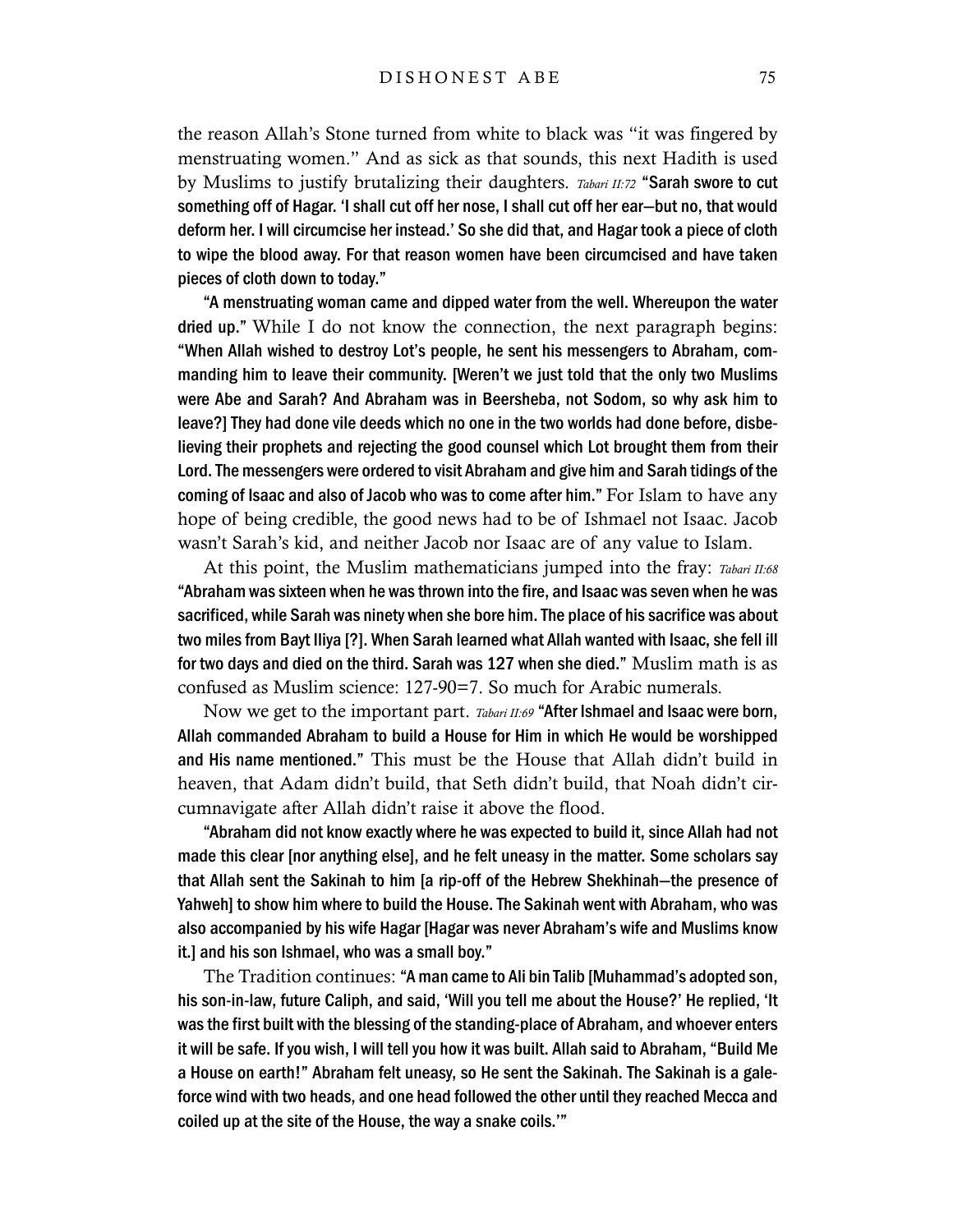There are some who suggest that Allah is Satan, the snake who tempted Adam. Using this metaphor to describe Allah's presence supports that theory. But whether or not that is true, this passage is troubling. Mecca is nearly a thousand miles from Beersheba. These places are separated by rugged mountains and virtually impassible desert. There is no plausible way a hundredyear-old man, a slave girl, and a small child could have endured such a journey. And this may be why neither Muhammad nor Allah ever bothered to tell us how they accomplished the improbable voyage.

*Tabari II:70* "Abraham was commanded to build where the Sakinah had rested. When he had finished it except for one stone, [guess which one] the boy went away to build something else. But Abraham said, 'No, I still need one more stone, as I still order you.' So the boy went looking, and when he found one he brought it to Abraham. But Abraham had already set the Black Stone in place. He said, 'Father, who brought you this Stone?' Abraham answered, 'It was Gabriel who brought it to me from heaven.' Then the two of them finished it." And I could have sworn that Muhammad told us that the stone was brought to earth by Adam. (Tabari I:298) Was he lying then, or now?

Version two follows. It is also from Ali: "When he built it he went forth and left Hagar and Ishmael behind. Ishmael became very thirsty. Hagar climbed Safa to look for water but saw nothing. Then she went to Marwah, but the same thing happened. Then she returned to Safa and looked around, but could not find Ishmael. After looking seven times without success she said, 'Ishmael, you have died where I cannot see you.'" You may be wondering why she would look for water now and yet not have bothered during the three-month desert crossing. You may be wondering why she would look on the top of barren mountains rather than in a valley oasis. You may be wondering why she repeated the process seven times, endangering the life of her child. The answer is Islam. Muhammad needed to make the hajj rites religious. Even today Muslims are required to run between these mountains seven times. This explains why they do it.

However, there were problems. Abraham was supposed to be the father of Islam. In this Hadith, he didn't perform any of the rites. He merely re-re-rerebuilt the House and bailed. And the one who performed the Islamic ritual, Hagar, left Islam's most important child alone in the desert (as did Muhammad's mother, not so coincidentally).

The sacred Meccan well of Zamzam needed Biblical credibility too, so... "The boy scraped the ground with his finger and the spring of Zamzam welled up. Hagar began to dam up the water, but Gabriel said, 'Leave it.'"

In the versions that follow, we're told, "Abraham and Ishmael set out for Mecca. They took pickaxes without knowing where the house was. So Allah sent a wind, which had two wings and a head of a snake. It swept the area around the Ka'aba clear for them to build the foundations of the original House." Not *on* the foundations, nor to *see* the foundations, but to *build* the foundations of the original House."This was when Allah said, 'When We prepared for Abraham the place of the House.'" [Qur'an 22:26]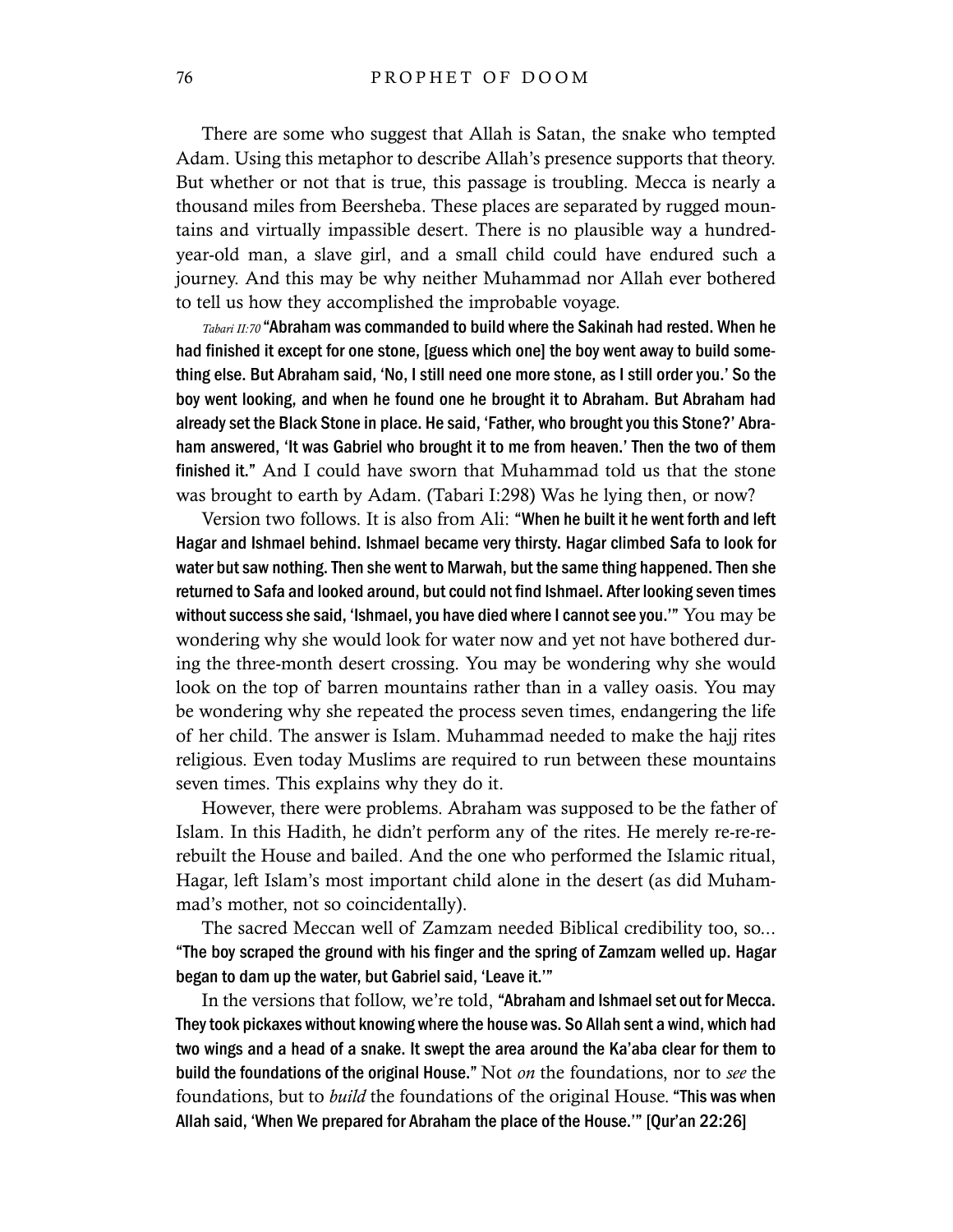Since three contradictory versions were not enough: *Tabari II:71* "Allah commanded Abraham to build the House and to call on humanity to perform the pilgrimage. He left Syria with his son Ishmael and his mother Hagar. Allah sent the Sakinah which had the power of speech. Abraham followed it to Mecca. When it came to the place of the House, it spun round and round and said to Abraham, 'Build on me! Build on me!' [Allah's House was built upon a snake.] Abraham laid the foundations and raised the House, working with Ishmael until they came to the cornerstone. Abraham said, 'O my little son, find me a stone which I can put here as a sign to the people.' He brought him a stone, but Abraham did not like it. When Ishmael came back the cornerstone had already been brought and put in place." After failing math, science, and history, Islam is failing architecture. The cornerstone is the first rock laid, not the last. And cornerstones are big and rectangular. The Allah Stone is small and oval. But again, it wasn't by accident. The Bible refers prophetically to Christ as "the cornerstone" and you-know-who was desperate to be just like him.

How was Abraham supposed to call humanity to this place? The valley was uninhabited. It was in the middle of a foreboding desert. The first settlement wouldn't be established for 2,500 years. Furthermore, the Islamic Abraham was piling un-hewn, un-mortared rocks in a desert ravine. The first heavy rain would have done it in.

Perhaps the fifth version of Abraham in Mecca will be more rational. After circumcising Hagar, rather than cutting off her nose: *Tabari II:72* "Sarah said, 'She will not live in the same town with me.' So Allah told Abraham to go to Mecca, where there was no House at the time. He took Hagar and her son and put them there.… Allah pointed out to Abraham the place to build the House [which would make Allah the snake]. …. When they reached Mecca, there was nothing there but acacia trees." If that is true, Muhammad's earlier accounts must have been false. "The House at the time was but a hill of red clay…. When he was done, Abraham headed back to Syria…. Gabriel dug out Zamzam with his heel for Ishmael." All I can assume is that neither Muhammad nor Allah had a clue as to how the rock-pile got there. These wildly divergent explanations are preceded and followed by dozens more. It is as if Muslims think truth can be found in a pile of lies, if only the pile is big enough.

The Traditions move on to recount a variety of patriarchal Meccan visits. Never mind that Mecca didn't exist. Muhammad wants us to believe in fairytales, in talking stones and trees: *Tabari II:78* "And everything that heard him—stones, trees, hills, and dust said, 'Here I am, Allah, here I am.'"

Continuing to give meaningless ritual religious meaning: *Tabari II:81* "Abraham took Ishmael with him on the day of Tarwiyah [the 8th day of the hajj] and stayed at Mina with the Muslims who were there. He prayed with them the prayers of midday, afternoon, sunset and late evening. He spent the night and prayed the dawn prayer with them. In the morning he went out to Arafat, and he spoke to them there until sunset drew near." This Hadith goes on to detail all of the remaining hajj rituals, all of which are still performed by Muslims as if they were acting out Abraham's example. "He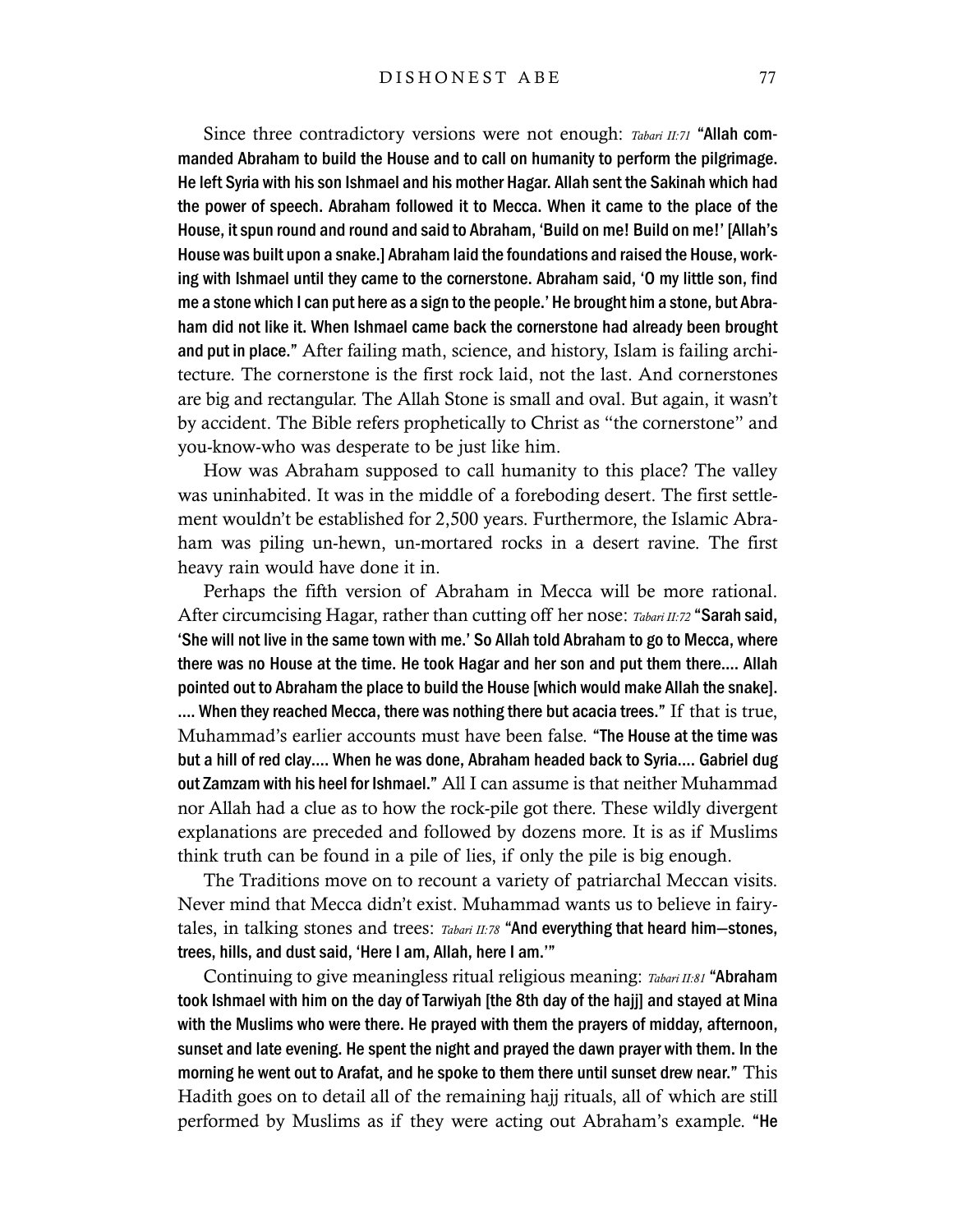showed them the sacrifice-ground of Mina, then performed the sacrifice and shaved his head. From Mina he went into the crowd to show them how to perform the march around the Ka'aba. Then he took them back to Mina to show them how to throw the stones, until he had completed the pilgrimage and proclaimed it to mankind."

Because the previous account was unbelievable for a myriad of reasons, not the least of which was that there were no Muslims in Mecca, Muhammad felt compelled to give it an angelic twist. *Tabari II:82* "The Prophet said, 'Gabriel came to Abraham on the day of Tarwiyah and went with him to Mina, Arafat, back to Mina, threw stones, performed the sacrifice, shaved his head, and finally hurried to the House. Then Allah ordered Muhammad to 'follow the religion of Abraham.'" [16:123] That must mean that the religion of Abraham, Islam, can be defined as running between two desolate mountains, tossing stones at stones, shaving one's head, and walking around a rock pile. And so it would be. Even today, Islam is known for its rites and rituals rather than for its righteousness or reason.

As we turn the page, we find ourselves embroiled in the mother of all disagreements. Even Muhammad and Allah are at odds: "The earliest sages of our Prophet's nation disagree about which of Abraham's two sons it was that he was commanded to sacrifice. Some say it was Isaac, while other say it was Ishmael." Mind you, these are the very same people we are reliant upon for remembering the Qur'an and passing it along orally so that other sages could jot it down. This might well explain why it is so disjointed, contradictory, and I dare say silly, (not to mention perverted, demented, and disgusting).

Tabari reports: "Both statements are supported by testimony related on the authority of the Prophet. Both statements are equally sound since they both came from the Prophet. Thus only the Qur'an [which also came from the Prophet] could serve as proof that the account naming Isaac was clearly the more truthful of the two." But if that is the case, Islam falters, since it draws its legitimacy from Ishmael. Muhammad claims that he was "prophet quality" because he was a direct descendant of Ishmael.

*Tabari II:83* "'We ransomed him with a tremendous victim,' [Qur'an 37:107] refers to Isaac." But how can that be? In verse 104 Allah says, "We called out, 'Abraham, You have fulfilled your dream, thus do we reward the good. That was indeed a trying test. So…We gave him the good news of Isaac." How can Abe have nearly sacrificed Isaac if the reward for fulfilling that trying test *was* Isaac?

In version two: "'Messenger, repeat the knowledge Allah has given you about the son of the two victims.' The Messenger laughed and they said, 'Who are the two victims?' The Prophet said, 'When Abd al-Muttalib was ordered to dig Zamzam [Not Ishmael or Gabriel?], he vowed that if Allah would make it easy for him, he would sacrifice one of his sons. The choice fell upon Abdallah, but his uncles prevented it, saying, 'Ransom your son with one hundred camels.' So he did that, and Ishmael was the other victim.'" The first boy spared, Abdallah, "Slave-to-Allah," was Muhammad's father. And as we shall soon see, he botched that story as badly as he did the other.

*Tabari II:84* "When Abraham was told to sacrifice Isaac, Satan said, 'By Allah, if I cannot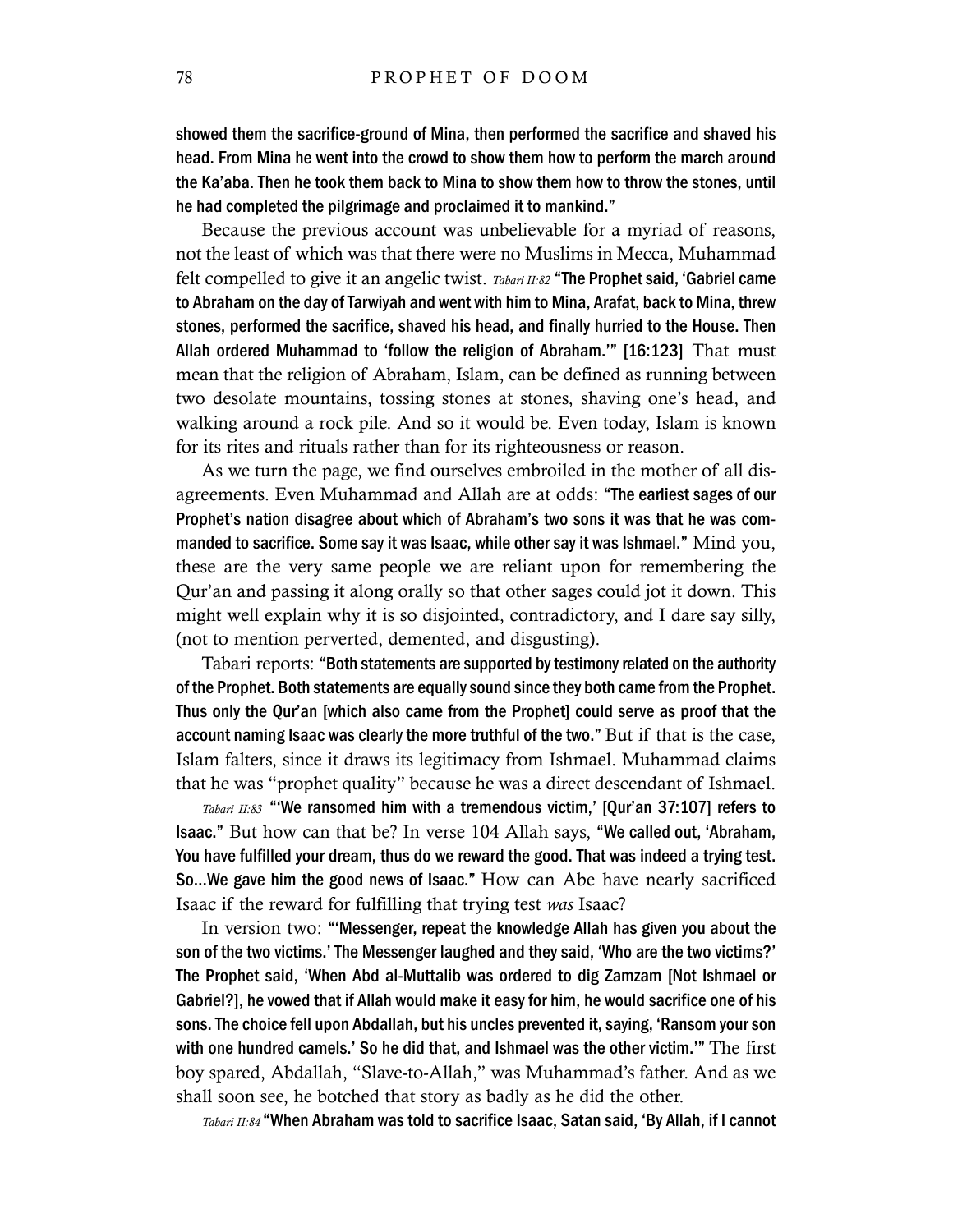deceive the people with this, I shall never be able to do it.'" Satan not only swears by Allah, he says that the bogus connection between Abraham and Islam is his best way to fool mankind. He was right!

It's also interesting that the deception would be over sacrifice. Judaism, Christianity, and all rational civilizations use sacrifice as the means to promote justice and maintain spiritual or societal order. Commit a crime and you will be required to sacrifice your money, your freedom, or your life. If crime is without cost, anarchy reigns. In Judaism, the sacrificial rite for the forgiveness of sin was rich in symbolism. It was based upon the "Mercy Seat" of the Arc of the Covenant. And it was connected prophetically to the blood of an unblemished lamb or dove. It's all explained in the Torah. In Christianity, Christ became the perfect lamb and sacrificed himself on our behalf.

But in Qur'anic Islam, there is no sacrifice. While the Sunnah perpetuates Qusayy's senseless slaughter, it's for appeasement, not atonement.. There is no symbolism, no prophetic implication, and no moral reason, as forgiveness is capricious in Islam. And that is why totalitarian governments use draconian measures to maintain order. Muhammad was an amoral thief empowered by situational scriptures, so he failed to appreciate the necessity of sacrifice and he never understood the Biblical concept of sacrificial atonement. It's why the "ransom of great sacrifice" mentioned in the Qur'an is left unexplained.

*Tabari II:87* "Caliph Umar said, 'I asked a former Jew, who was considered to be a great Jewish scholar before he converted to Islam. He said, 'Ishmael, by God, O Prince of Believers. The Jews know that, but they are envious of you Arabs because it was your father who was named in Allah's command and to whom Allah ascribed such merit.'"

Then why do you suppose the prophet said, "When Isaac grew up, Abraham had a dream in which he was told, 'Fulfill your promise that if Allah grants you a son by Sarah you will sacrifice him. [In other words: "If you give me a son I'll kill him for you."] Then he drew the knife across Isaac's throat, but the knife did not scratch him, for Allah had placed a sheet of copper on Isaac's throat. When Abraham saw it he turned him over and tried to cut him on the nape of his neck.' This confirms Allah's Qur'an: 'When he surrendered, he flung him down upon his face.'" [37:103]

In the next Hadith it's Ishmael: "When Abraham was alone with his son on the trail on Mt. Thabir [a mountain near Mecca], it is said he said to Ishmael, 'O my son, I saw in a dream that I was to sacrifice you. What do you think?' Ishmael told him, 'O my father, Do as you were ordered…and sharpen your knife-blade so that it will finish me off quickly."

 $\hat{\mathbf{x}}$   $\mathbf{h}$   $\mathbf{G}$   $\mathbf{S}^*$ 

The tests attributed to Abraham may be the low water mark for Islam's credibility thus far. This strand of pearls begins to unwind in Tabari's second volume, *Prophets and Patriarchs*: *Tabari II:97* "After Allah had put Abraham to the test when Nimrod bin Cush tried to burn him in the fire, when He commanded him to sacrifice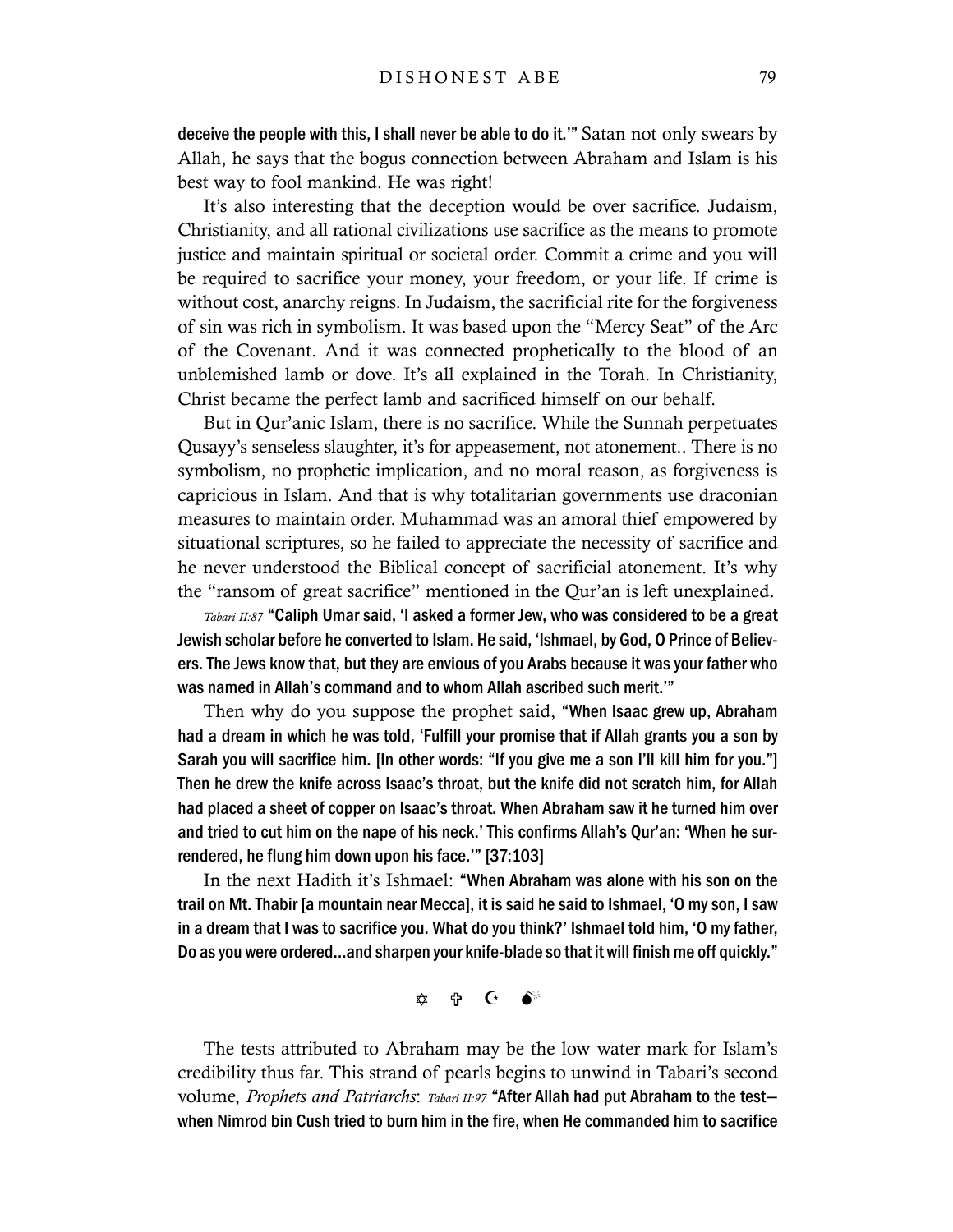his son after he had become old enough to walk, when He made him raise the foundations of the House, and devote himself to its rituals—after all of this, He put Abraham to the test with still further commands which He has mentioned. He said, 'And when his Lord tried Abraham with commands and he fulfilled them.' [2:124] The earliest scholars of the Islamic community (ummah) disagreed about the nature of these commandments with which Allah tested Abraham and which Abraham obeyed."

These tests were crucial because Islam—according to Muhammad—was the result of Abraham's obedience. Yet the Qur'an is deficient—completely silent on the nature of these trials and their significance. So rather than let Allah wallow in blissful ignorance, the Companions rushed in to save the day. *Tabari II:98* "Islam consists of thirty parts, and no one ever tested with this obligation carried it out, except Abraham." "'And when his Lord tried Abraham with commands,' means that Allah tested him with the acts of ritual purification, five in the head and five in the body. [5+5=30] Those in the head are: trimming the mustache, rinsing the mouth, cleansing the nostrils with water, using the toothstick, and parting the hair with the fingers. Those in the body are: paring the nails, shaving the pubic hair, circumcision, plucking the armpit, and washing off traces of feces and urine."

Can't be! Surely this is a misprint. There is no way that the adoptive father of the world's fastest growing religion earned the dubious honor by passing such an inane "test." Let's examine another Hadith to make sure we've got this right. "Allah's words, 'When his Lord tried Abraham with commands,' mean that Abraham was tested by circumcision, shaving his pubic hair, washing the fore-part and rear, using a toothstick, trimming the mustache, paring nails, and plucking his armpits.'"

That wasn't any better. How about this: *Tabari II:99* "Abraham was tested with ten Islamic practices: rinsing the mouth, cleansing the nostrils with water, trimming the mustache, using a toothstick, plucking the armpit, paring the nails, washing finger joints, circumcision, shaving pubic hair, and washing the rear and vulva." So after adding: "bathing on Friday," a fourth version gets ritualistic with: "walking around the Ka'aba, running between Safa and Marwah, stoning pillars, and hurrying." I disdain ritual. I am, therefore, unimpressed with its justification. Ritual is a tool used by power-hungry men to condition the masses and subject them to their rule. It is a control device for the oppressor to use against the ignorant. It separates men from God and discourages rational inquiry. But no ritual has ever been this ridiculous.

Tabari claims that these Hadiths somehow illuminate portions of the 2nd surah. Let's see how: *002.118* "Those who are ignorant say: 'Why doesn't Allah speak to us Himself or show us a sign?' So said the people before them. We have indeed shown our clear signs already." Neither Allah nor Muhammad ever bothered to provide any proof of divine inspiration—no signs, no miracles, no prophecies—so this, once again, refers to the miracles of the Bible.

"Lo! We have sent you (Muhammad) with the truth, a bringer of glad tidings and a warner. And you will not be asked about the companions of the Blazing Hell Fire." That's almost funny. Allah is telling Muhammad that he won't be asked about hell.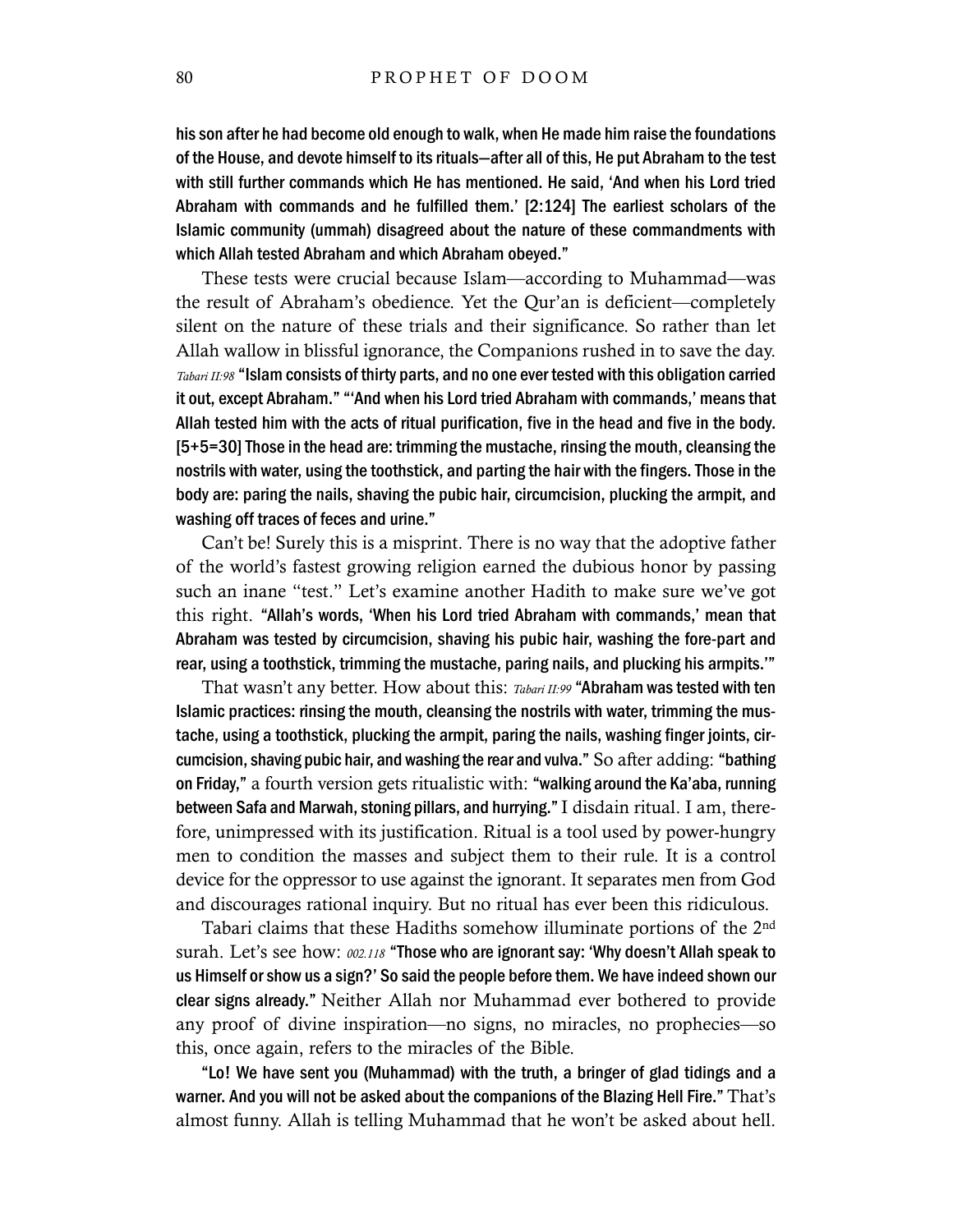Why then do you suppose hell is the Qur'an's most oft repeated subject?

*002.120* "Never will the Jews or the Christians be satisfied with you unless you follow their form of religion. Say: 'The guidance of Allah is Guidance. … Those to whom We have given the Book read it as it ought to be read." The Qur'an cannot be true and confirm the Bible as Allah claims if Judeo-Christianity is an errant "form of religion." And at this point the Qur'an wasn't remotely complete; it wasn't even written down. Allah was therefore saying that people were doing something that simply couldn't be done. That would make him a liar. What's more, Allah was speaking to an illiterate man—one incapable of reading.

"These [Jews] believe in it; and whoever disbelieves it are losers. Children of Israel, call to mind the special favor which I bestowed upon you, and that I [Allah] preferred you to all others and made you excel the nations." Muhammad was in a pickle. Without the Jews being Yahweh's chosen people, the prophets and scriptures upon which he based Islam lost their relevancy. If they were irrelevant, so was Islam.

Like so much of the Qur'an, this surah provides no intelligent transition between subjects. It has rambled on about god's inability to provide a sign, to telling us that Muhammad was a warner. It flip-flops from telling him not to follow the religion of the Jews to calling the Jews God's chosen people. Then after condemning Christ's mission and crucifying Muhammad's credibility in the process, it moves to a revisionist account of the Biblical patriarch Abraham. *002.124* "And (remember) when Abraham's Lord tried him with (certain) commands, which he fulfilled: He said: 'I will make you an Imam [Islamic leader] to the Nations.' He pleaded: 'And also Imams from my offspring!' He answered: 'But My Promise does not include evil-doers.'" The nature of the trials, or commands, which Abraham allegedly fulfilled was not listed. Considering that the passage of these trials made Abraham the father of Islam—the Imam of the nations—the omission was serious. Not surprisingly, it sent the Muslim sages scurrying for answers. Sadly, what we just reviewed was the best they could do. The Noble Qur'an translators even include this Hadith: *Bukhari:V7B72N779* "I heard the Prophet saying, 'Five practices are characteristics of the Fitra [religion of Abraham]: circumcision, shaving the pubic hair, cutting the moustaches short, clipping the nails, and depilating the hair of the armpits.'" This "religion" can't be fixed. It needs to be discarded.

Every Biblical story quoted in the Qur'an was designed to make Muhammad's unprophet-like behavior seem religious or to make Islamic rituals seem sane. The next verse was no exception. *002.125* "Remember when We made the House a place of assembly for men and a place of safety; and the place Abraham stood to pray; and We covenanted with Abraham and Ishmael that they should sanctify My House for those who circumambulate it, use it as a retreat, bow down, prostrating themselves."

*002.126* "And remember [This is an odd command. What are they remembering this from? The Bible doesn't say anything remotely like this, and no other scriptures refer to Abraham.] Abraham said: 'My Lord, make this a City of Peace, and feed its people with fruits, such of them as believe in Allah and the Last Day.'" Even this is odd. Muhammad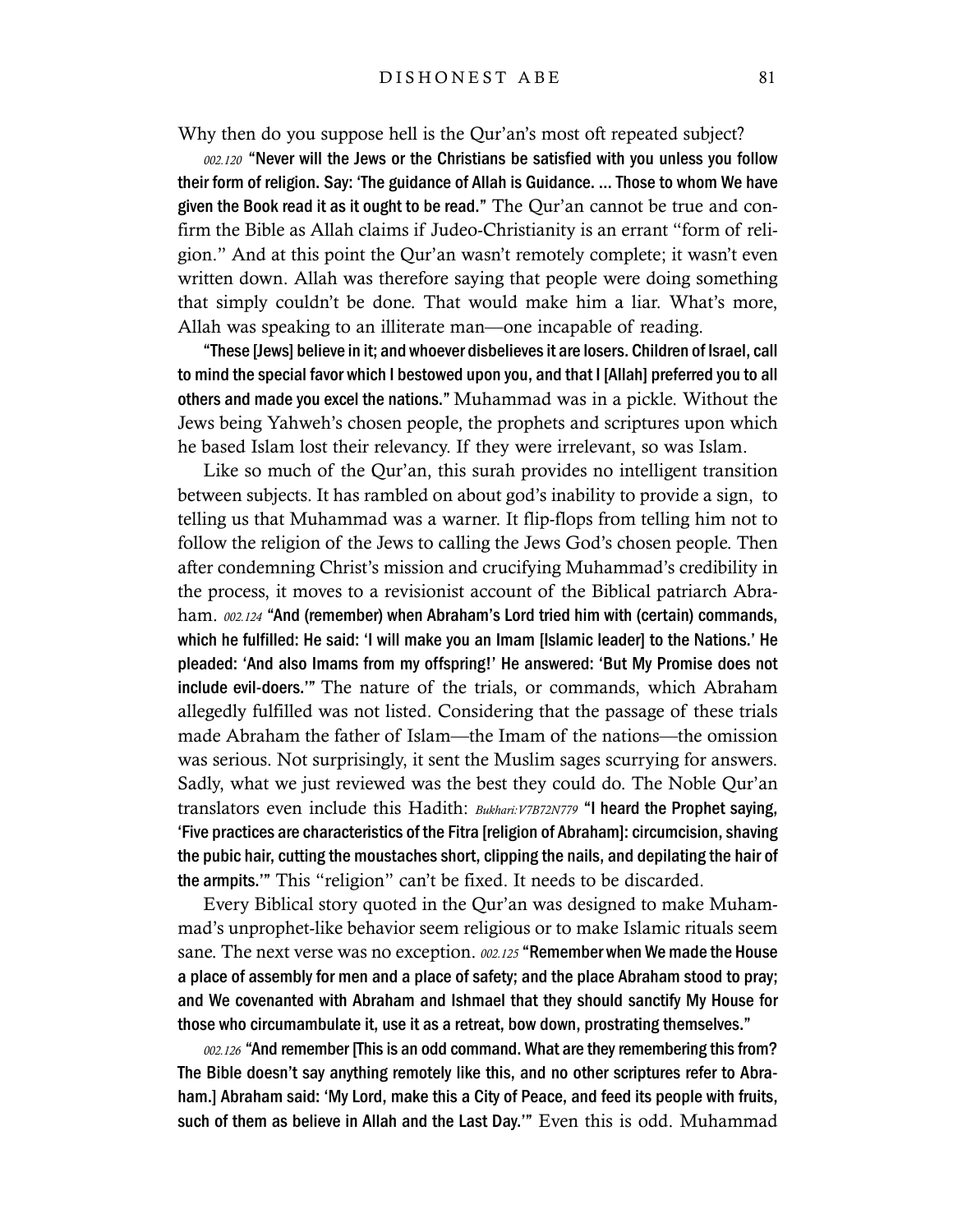was verbally attacked during the entire time he preached in Mecca. As a result, he attacked Mecca with a large army at the end of his career, putting him in direct opposition to the patriarch's supposed prophecy.

"He said: 'As for those who reject, indulge them; soon I will compel them to the doom of the torment of Hell Fire, an evil destination!'" To compel is to induce or coerce. Why would God want to act like Satan and coerce someone into hell?

*002.127* "Remember, Abraham and Ishmael raised the foundations of the House: 'Our Lord! Accept this service from us.'" While I realize that no one was writing this stuff down, and that a short pencil is more effective than a long memory, god and his prophet ought to be able to do better. Just two verses earlier Allah said that he had made the House. Next we learn: "'Our Lord, make of us Muslims, submissive to Your (will), and of our offspring a nation of Muslims, bowing to You; and show us our place for the celebration of rites.'" Abraham died 2600 years before the first Muslim was conned into Islam. In fact, the Arabic word for Muslim wouldn't even be coined for twenty-six centuries.

Yet a nation of Muslims is how Muhammad viewed the world. The prophet saw our planet in two pieces—the Nation of Islam (called Dar us-Islam) and lands yet to submit, the House of War (called Dar us-Harb). And while Islam has been at war with itself for all of its thirteen centuries, it will continue to fight the House of War until we capitulate. Many in the Western media and most politicians claim that the war on terrorism is unlike any other because the terrorists come from many nations. Now you know the truth: the terrorists represent one nation—the Nation of Islam.

*002.129* "Our Lord, raise up in their midst a Messenger from among them who shall recite to them Your revelations, and instruct them in the Book and in wisdom and make them grow." By the time the second surah was "revealed" Muhammad had fled Mecca for the safety of Medina. Now in close proximity with Jews, he had a problem. They were literate, and as a result, they were harder to fool. The Jews undoubtedly told Muhammad that he couldn't be God's final messenger because that role belonged to the Messiah. Moreover, there were hundreds of specific prophecies regarding the Messiah, none of which he met. So what do you suppose the wannabe Messiah did? Right. He made one up.

But for it to be believable, he had to revise Abraham first: *002.130* "He who turns away from the religion of Abraham makes himself a fool with folly." Abraham did not have a religion. He had a relationship. There were no rituals, rites, prostrations, pilgrimages, or prescribed prayers. In fact, the word "religion" doesn't exist in the Torah. It can't be found even once in all of the Old Testament. *002.131* "When his Lord said to him, 'Be a Muslim,' he said: 'I submit [Islam] to the Lord of the worlds.'" Likewise, you won't find the words Muslim, submit, or Islam.

The revisionist Abraham said, "Our Lord, make us submissive [Islam] to You and make of our seed a nation [of Muslims]. And show us our ways of worship." If Abraham received scrolls from Allah and performed the Islamic rituals, he could not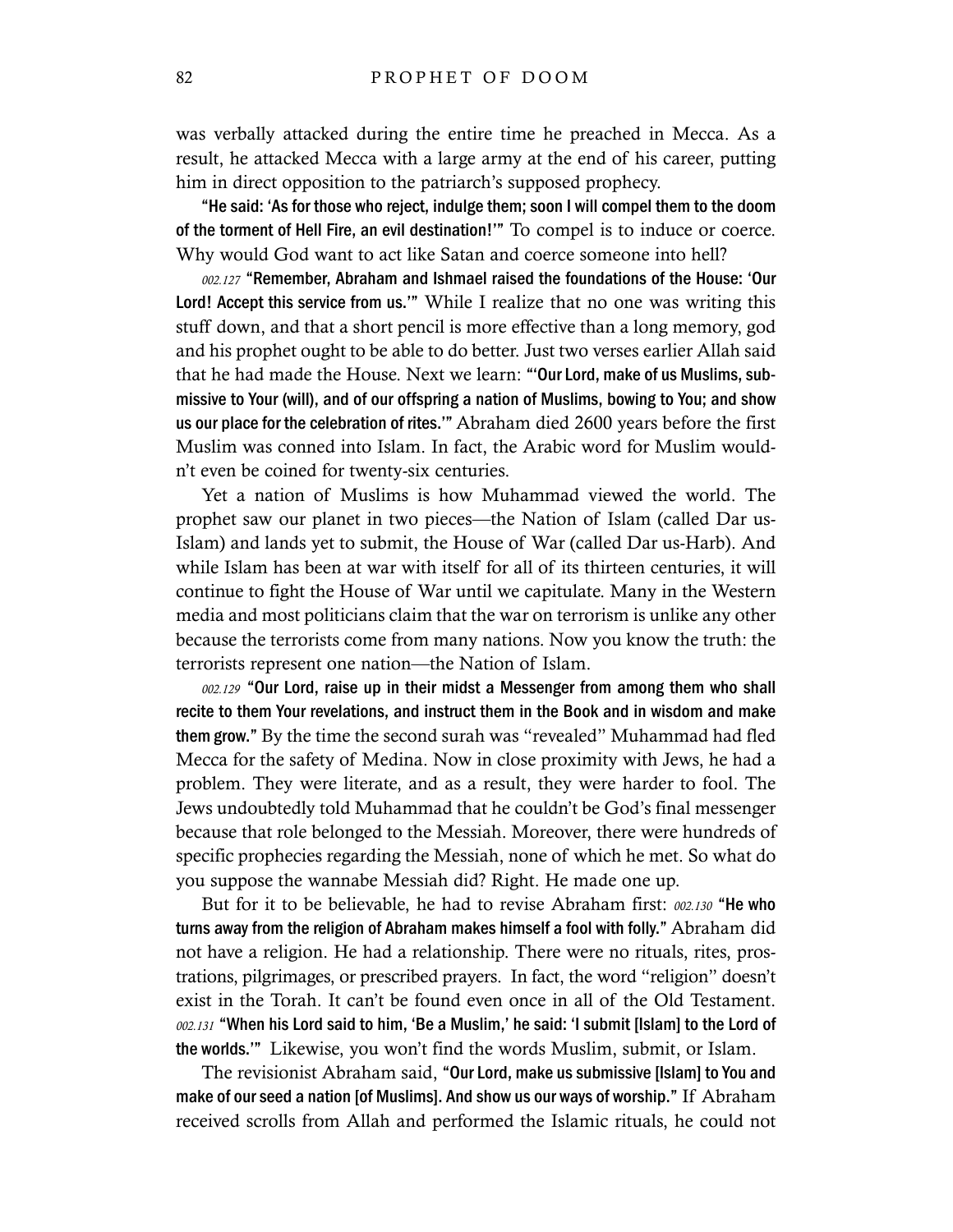have asked, "Show me the ways of worship."

"You, only You, are the Relenting. Our Lord, raise up in their midst a messenger." You can almost hear Muhammad cry, "I'm that man." Jesus has been demoted and Abraham promoted so that Abe could vouch for the credentials of Muhammad and thereby silence the prophet's critics.

Muhammad believes that Allah chose Islam for Abraham and his sons, especially Jacob, from whom all Jews are descended. *002.132* "And this was the legacy that Abraham left to his sons by Yah'qub (Jacob); 'Oh my sons! Allah has chosen the Faith for you—the true religion; then die not except in the faith of Islam as Muslims. He said to his sons: 'What will you worship after me?' They said: 'We shall worship your Ilah (God), the Ilah (God) of your fathers, of Abraham, Ishmael and Isaac, the one Ilah (God): To Him we submit in Islam.'" Why do you suppose Yahweh trifled with Judaism and Christianity if Abe were a Muslim? And could Abraham have referred to God as Allah if the name wouldn't be invented for more than twenty centuries? Even then, it was the proper *name* of a pagan rock idol in Arabia, not Israel. How do you suppose Yahweh's name could have been repeated 6,868 times in the Bible if his name were really Allah? And there is no way to weasel out of this predicament. Muslims scream that "Allah" is simply the Arabic *word* for "God," yet that assertion is in direct conflict with the Qur'an. In this verse the Arabic word for "God" (capital "G"), "Ilah," was used three times.

Alright, now that we've turned Jews into Muslims it's time to condemn them. *002.134* "Those are people whose nation has passed away. They shall reap the fruit of what they did, They say: 'Become Jews or Christians if you would be guided.' Say (Muhammad): 'Nay! Only the Religion of Abraham the Hanif. He was not a Mushrikun [non-Muslim disbeliever].'" The Qur'an says nothing of the religion of Abraham. It only suggests prostrations and rituals—mindless drivel. Since the world's best-documented faiths are Judaism and Christianity, and their Bible introduced Abraham to the world, you'd think that Islam would at least try. But no, all we get is feeble justification for a sorry mix of pre-existing pagan rites.

"Hanifs" were monotheistic poets. While they inspired Islam's first score of surahs, they were not Muslims. We will discuss them in upcoming chapters.

*002.136* "Say (Muslims): 'We believe in Allah and that which is revealed to us and that which was revealed to Abraham, and Ishmael, and Isaac, and Jacob, and the (twelve Jewish) tribes, and that which Moses and Jesus received, and that which the prophets received from their Lord. We make no distinction between any of them, and unto Him we have surrendered (in Islam)." You'd think that after 1400 years, some bright Muslim would ask, "*What* was revealed to Abraham, Ishmael, Isaac, and Jacob?" If Allah knows, why is he keeping it a secret? Or, why not ask, "If we Muslims shouldn't make any distinction between the revelations Moses and Jesus received and those claimed by Muhammad, why was Islam necessary?"

If they were without distinction this cannot be true: "If they believe as you believe they are rightly guided; but if they turn away they are in great opposition. Allah will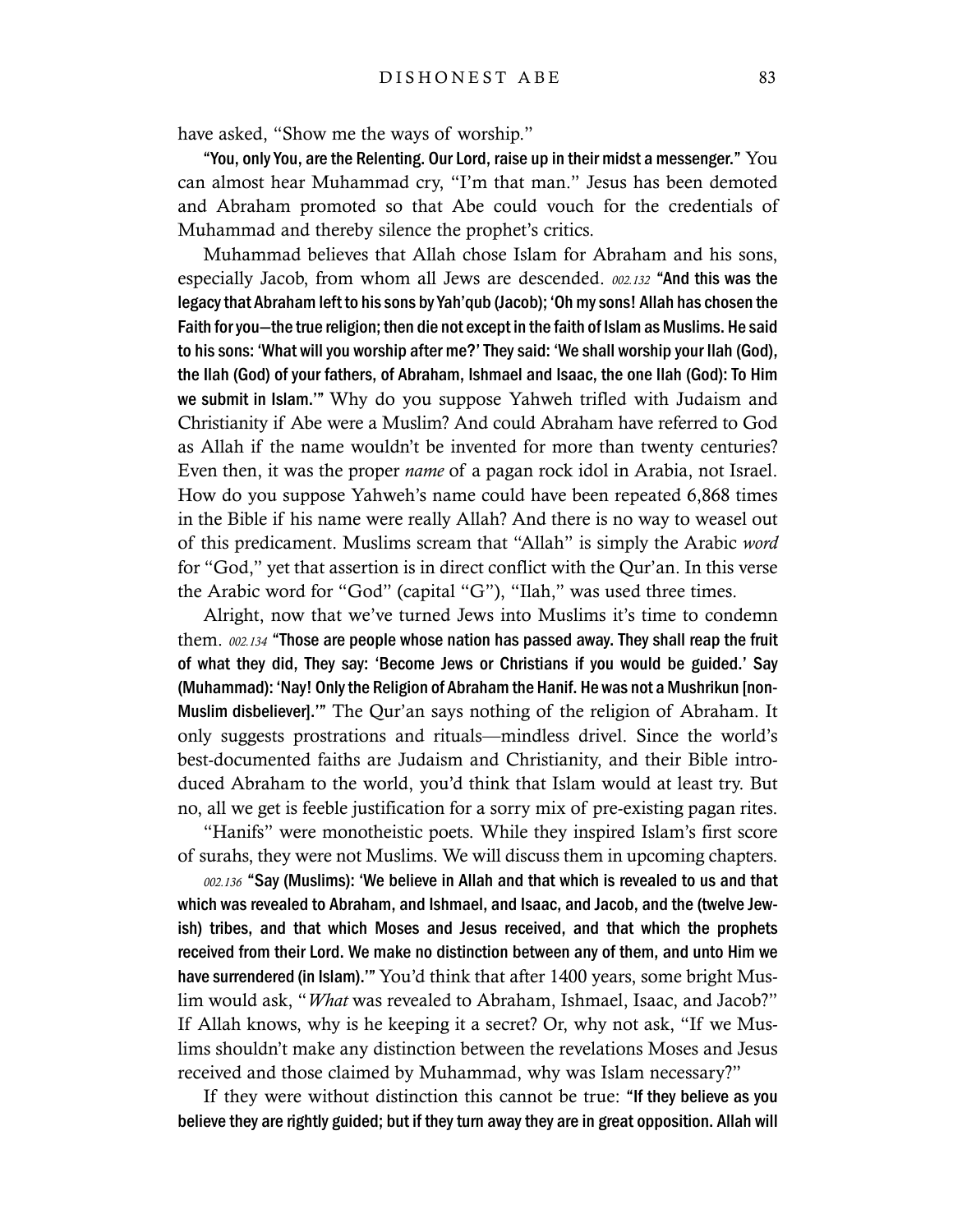suffice you against them." Allah says the revelations are identical—Judaism's, Christianity's, and Islam's, and then he says "they are in great opposition."

There is some good news. The Islamic god was a self-indulgent fool: *002.138* "(Our religion is) the Baptism of Allah: And who can baptize better than Allah?" Not only is Allah a Jew, he's a Baptist. And while that's embarrassing, the symbolism is deadly for Islam. Muslims don't baptize, and that's a problem if their religion is the Baptism of Allah—especially since he's the best Baptiser.

Baptism by water is the outward expression of having chosen Christ as one's savior. It is symbolic of receiving his Spirit—the spirit of Yahweh. While the Holy Spirit is something that the Qur'an both acknowledges and condemns, He, like the Torah, Gospels, and Christ, plays no part in Islam. Allah is a distant god. His spirit does not reside in man.

While we turned to this surah in an effort to connect Traditions regarding Abraham to Allah's account in the Qur'an, we have hit a veritable goldmine of Islamic blunders. This may be the most grotesque of all. *002.139* "Say (unto the People of the Scripture [Christians and Jews]): Will you dispute with us about Allah, seeing that He is our Lord and your Lord?" Muslims, in a desperate grope for credibility, are being told that Yahweh and Allah are the same god. It is hard to imagine a more vulgar lie. Yahweh and Allah are love and lust, redemption and punishment, personal and remote, brilliant and dimwitted, peace and terror. They are as different as their scriptures.

Yet this deception is essential to Islam. If Allah isn't Yahweh, Muhammad is a liar and the Qur'an is lunacy. There is no other justification for Muhammad's reliance on Genesis and Exodus. Muslims must reconcile the irreconcilable, bridging the chasm between Yahweh's and Allah's wholly divergent characters. It is a desperate battle for survival that Islam cannot win.

The infinitesimal chance Islam had of prevailing with this ridiculous assertion evaporated when the Dead Sea scrolls were discovered. The text and message on those uncorrupted scrolls rendered *impossible* the comprehensive corruption and conspiracy that would have been necessary to make the doctrines and gods similar, much less the same.

*002.140* "Nay! Do you say that Abraham, Ishmael, Isaac, Jacob and the Tribes were Jews or Christians? Say: Do you know better than Allah? Who is more unjust than those who conceal the testimony they received from Allah?" If this weren't so stupid it would be funny. Allah is saying that Christians and Jews call Abraham, Ishmael, Isaac, Jacob and the Tribes, "Jews and Christians," as if they knew more about them than Allah. Well, apparently they do. Abraham wasn't, strictly speaking, a Jew. He was a Chaldean from Ur as was his wife Sarah. Anyone who has bothered to read Genesis knows that. But Allah was illiterate, just like Muhammad. Reading Genesis was therefore beyond him. Ishmael was the bastard child of an Egyptian slave. He was expressly excluded from Yahweh's covenant with the Jews. No Jew or Christian would ever claim relations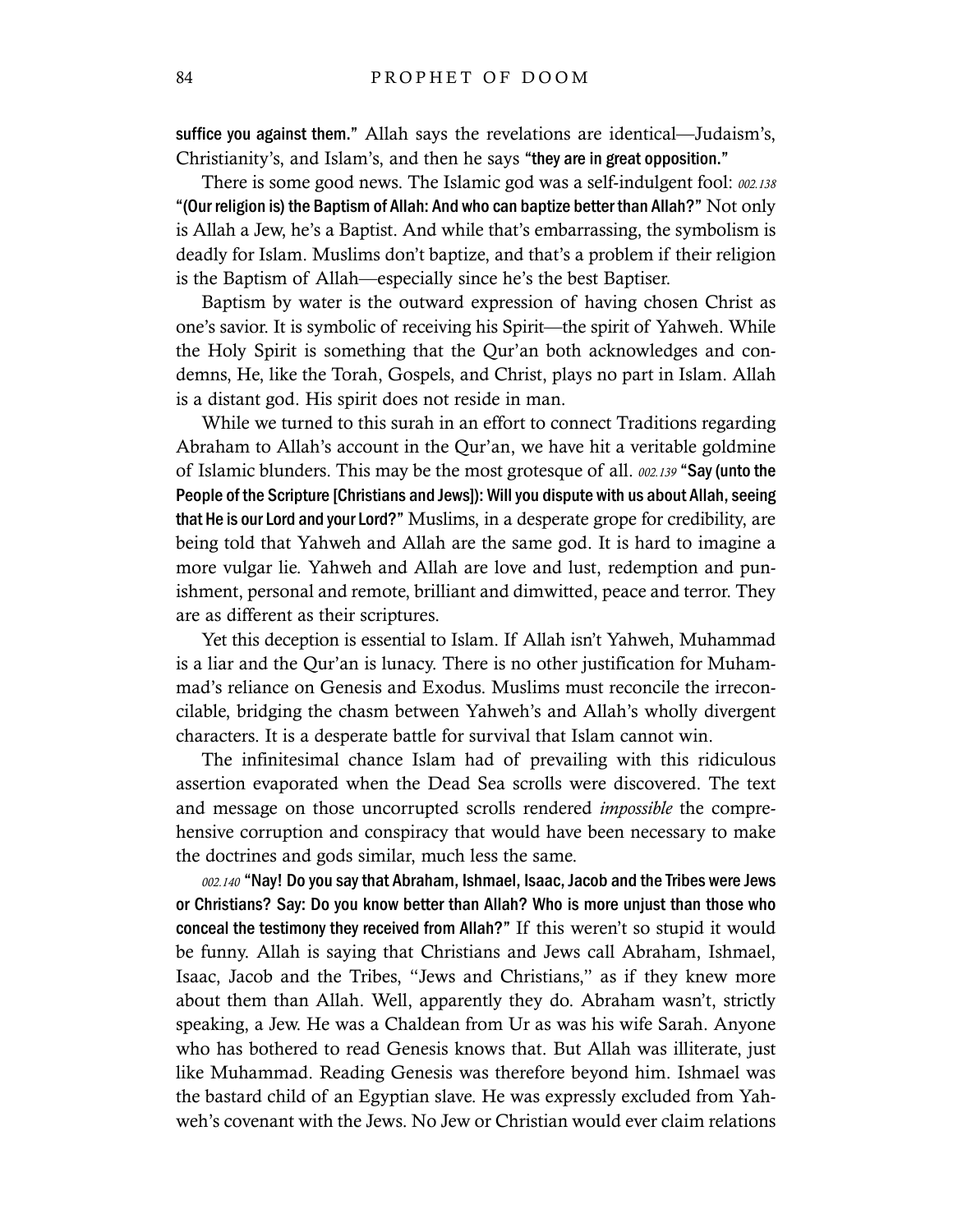with him. Isaac, Abraham's miracle son, provided the link between Abraham and Jacob. Jacob was the father of the twelve tribes and *was* therefore a Jew *the* Jew. And last time I checked, the tribes of Israel were Jews, not Christians. The first Christian wouldn't be born for twenty centuries.

By this time it should be abundantly clear—Allah wasn't God. The dark spirit of Islam wasn't even sane. *002.141* "The fools among the people will say: 'What has turned them from the Qiblah [the direction Muslims face in prayer] to which they formerly observed [facing Jerusalem]?'" Following the Satanic Verses, Ka'aba worship was on the rocks, so Muhammad had Muslims pray to a substitute shrine—the only holy site in the Bible —the Jewish Temple in Jerusalem. But that didn't last because the Jews began disputing his preposterous claims of prophethood. Something had to be done. The answer was simple enough. Muslims were ordered to turn away from Jerusalem and to bow toward the House that Allah-Adam-Abraham built.

"We appointed the Qiblah which you were used to, as a hard test for those who followed the Messenger. Indeed it was a momentous change, except to those guided by Allah." I don't suppose anyone bothered to ask why bowing one direction versus another in ritualistic prayer was such a tough test. I would think that twisting one's prayer blankie might be sufficient. Why go to all the trouble to twist the Torah?

*002.144* "Turn your face in the direction of the sacred Mosque [the Ka'aba]. Wherever you are, turn your faces in that direction. The people of the Book know well that this revelation is the truth from their Lord." Allah is saying that the Jews and Christians know that the Ka'aba is of paramount importance to Judeo-Christianity. Further, he is protesting that the Jews and Christians have collaborated in a massive cover-up to keep the true importance of the pagan shrine a secret. Frankly, I am stunned that something this obviously false and foolish could be considered godly by anyone.

Implicit in this farce is that the Judeo-Christian focus on the Temple Mount in Jerusalem is bogus. For this to be true, the entire Bible, starting with Genesis 11 running through Revelation 22, would have to be fundamentally flawed, for virtually every page is rooted in the history of Israel, and focused on Jerusalem. To say that Jews and Christians conspired to artificially elevate the importance of Israel, Jerusalem, and the Temple at the expense of Mecca, a town that didn't even exist during the two thousand years the scriptures were being written—in all sixty-six books of the Bible—is ludicrous.

Yet the stakes are unimaginably high. If Allah's contention is wrong, then Islam's foundation is ripped asunder. All of the corrupted Biblical accounts in the world won't help. If the Islamic connection to the Hebrew prophets and patriarchs falters, every important aspect of Muhammad's religion fails: Allah isn't god; Muhammad isn't a prophet. And if they aren't who they claim they are, they aren't worthy of anyone's prayers, allegiance, or soul.

Therein lies the tale—the ticking time bomb of Islam. There is no room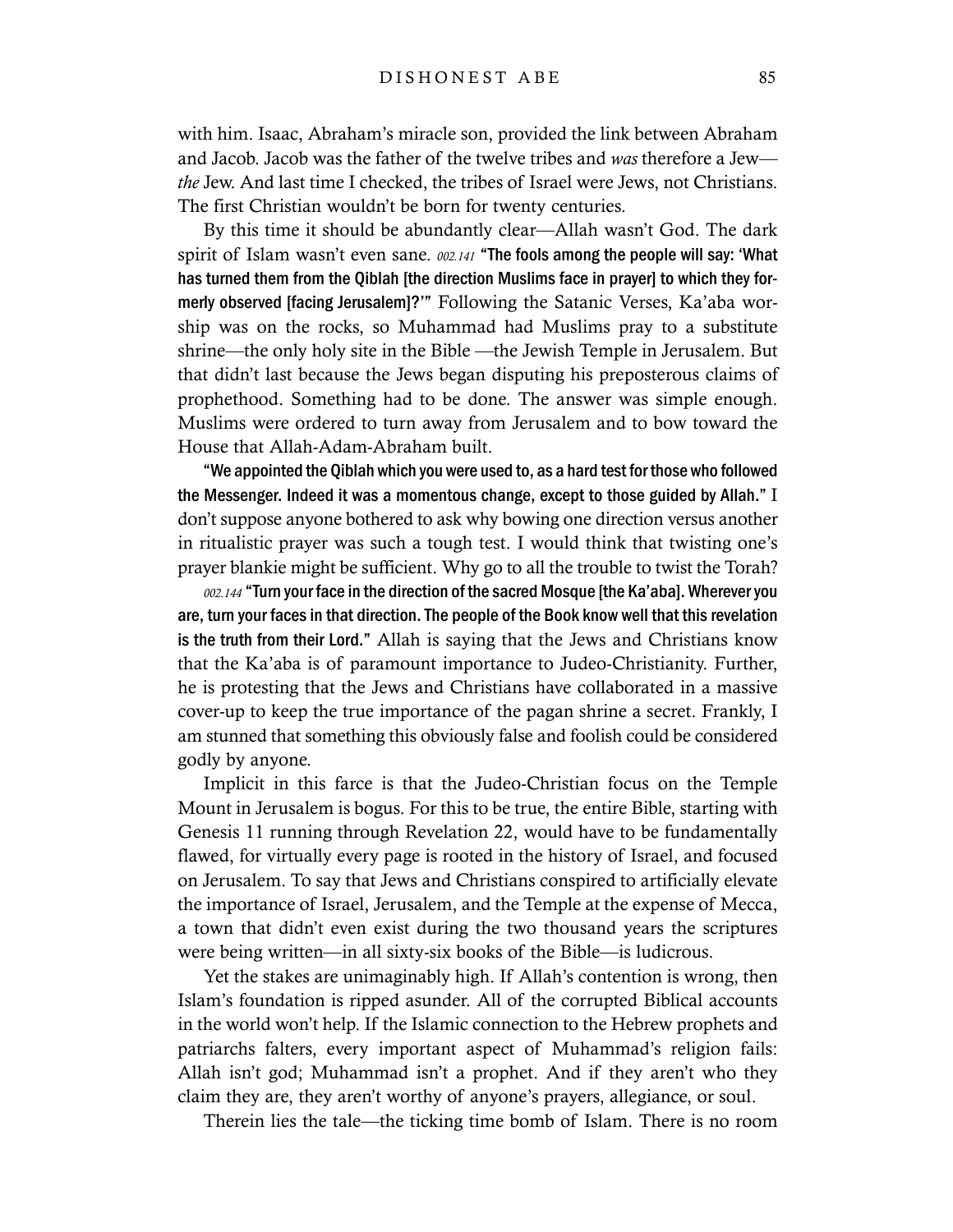for an Arab prophet with a wholly divergent message, especially one without miracles or prophecies, in the line of Hebrews. The last messenger of the scriptures is undeniably the Messiah, not Muhammad.

That gave the Messenger of Islam several enormous problems. He had to claim that the Messianic prophecies were corrupted and meaningless—an impossible task. He had to ignore the fact that Christ fulfilled them—a fool's folly (one sadly shared by the Jews). Then he had to somehow distort Bible stories and characters to such an extent that it made his unprophet-like behavior and ridiculous pagan rites seem religious, rational, moral, and inspired. But that led to a new problem. How does one do that without debasing the faith upon which the new religion is based?

It can't be done—at least not rationally. But Islam has never been popular with rational people. It is like acid, corroding everything it touches, eating away at the brain and heart. It corrupts men, turning them into unthinking, mindless murderers in pursuit of lustful pleasures. It causes Muslims to be so fearful of the truth, they threaten to kill anyone willing to expose their lie.

Muhammad wasn't finished telling his faithful that the Jews and the Christians had collaborated in the greatest hoax in all of recorded history. *002.146* "The people of the Book recognize him as they know their own sons; but some of them conceal the truth which they themselves know." Muhammad's "god" is saying on behalf of his "prophet" that the Jews recognized Muhammad as the Messiah but were keeping it a secret. He was evidently counting on most everyone being illiterate and naïve. And judging by the numbers of people he fooled, he may have been right.

@ = A 0

The trials and tribulations of Dishonest Abe, also known as a figment of Muhammad's imagination, end where they began—by ripping off a well-documented Bible story. *Tabari II:111* "Lot bin Haran bin Terah, son of Abraham's brother, and his people, the folks of Sodom, traveled from Babylon following their religion. They went to Syria as fugitives with Sarah. It is said that Terah, Abraham's father, went with them." Yes, Terah was Abe's dad, not Azar, like the Traditions have been insisting. And yes, they were close when they said that they left Babylon. It was actually Ur, a hundred miles south. And yes, the troop included Lot and Sarah. They were not, however, fugitives, they had no religion, and the people of Sodom were not with them. Lot would eventually live in Sodom, but that wouldn't occur for a couple of thousand miles and many years.

"Terah died. Abraham, Lot and Sarah went on to Syria and then to Egypt, which was then ruled by a Pharaoh named Sinan bin Al-wan bin Ubayd bin Uwayj bin Imlaq bin Lud bin Shem bin Noah. He was the brother of Dahhak/Nimrod, who had appointed him governor of Egypt." These boys would have been so much better off if they had just stuck with the Biblical account rather than drumming up this nonsense. Truth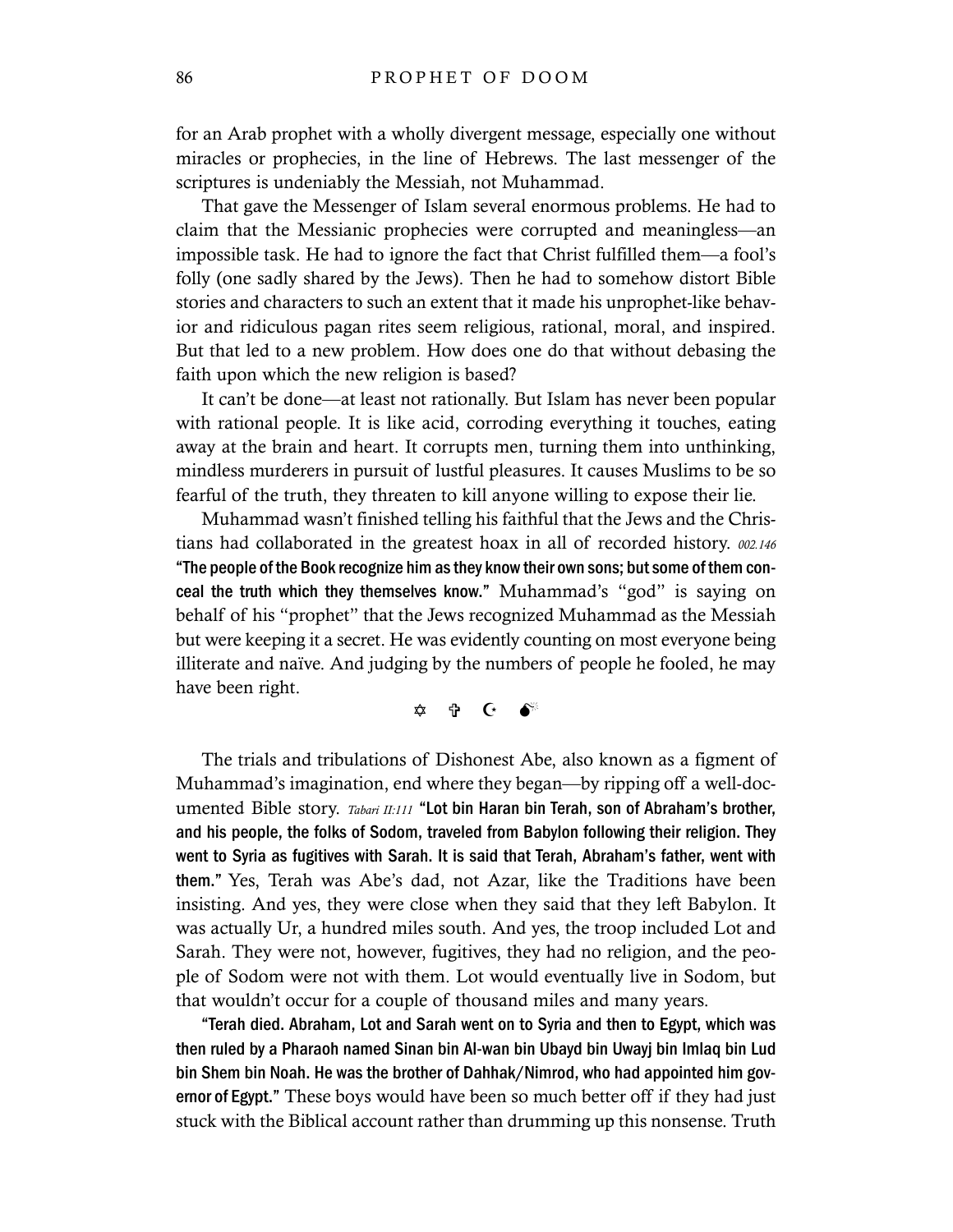is, they would have been better off if they had just stuck with Judaism and never perverted it into Islam—and so would we.

"After this, Abraham, Lot and Sarah went back to Syria and settled in Palestine. Allah sent Lot to the people of Sodom. They were disbelievers in Allah and immoral. Allah said, 'You commit lewdness such as no creature before. You come into males, cut the roads, and commit abominations in your assemblies.'" [Qur'an 29:28] Allah, please, watch the language. They have a perfectly good word for that male thing. It's called homosexuality. As for the lewdness, they have a word for that too. And even you should know it—as it was named after the town. But as for "cutting the roads," I'm at a loss.

Fortunately, Muslim sages are ever ready to enlighten us. *Tabari II:112* "Allah's statement, 'you cut the road' means: When the traveler, the son of the road, passed by they would block the road and perform with him that ugly deed.... Some say that they used to shorten whoever passed by. Other say that they used to break wind in their assemblies, while some said that they used to have intercourse with each other there.... Some Islamic scholars agree, while others differ. The abomination was breaking wind." I wonder if that was why Allah taught Adam about "the fart and the little fart?" It may have been why Muhammad revealed this pearl in Bukhari's *Book of Wudu: Bukhari:V1B4N139* "He asked Allah's Messenger about a person who imagined to have passed wind during the Salat prayer. Allah's Messenger replied: 'He should not leave his Salat unless he hears sound or smells something.'" You see, Islam *can* be tolerant.

Others say: "They would accost a rider and seize him and mount him," explains surah 29:28. Or: "Allah's statement refers to the fact that no male jumped upon a male before the people of Lot." Then you have Muhammad's version: "The Messenger of God said, 'And you commit abominations in your assemblies means they would cut off wayfarers and mock them, and that was the abomination that they committed.'" Horror of horrors! Being mocked was Muhammad's curse in life. Virtually everyone he encountered berated him.

The Messenger had a lot to say about Lot. Although Lot never preached a day in his life and was the furthest thing from a prophet, the temptation to transform him into a mini-Muhammad was too great to pass up. *Tabari II:115* "Lot called on them to worship Allah. By Allah's command he tried to prohibit them from doing those things which Allah disliked such as brigandage, committing lewd acts, and entering males in the posteriors. Because they persisted, he threatened them with painful doom. They rejected his admonitions, saying to him 'Bring Allah's doom upon us, if you are telling the truth!'" I could have sworn that we've heard this story before.

"At length Lot asked his Lord for help against them, since the matter was dragging on, as was their persistence in sinfulness. Then Allah—when he wanted to disgrace them and destroy them and help His Messenger Lot against them—sent Gabriel and two other angels. It had been said that the two other angels were Michael and Israfil." Every word of this was loaded, chosen specifically to distress Muhammad's Meccan tormentors. "Mess will me and my god will get you."